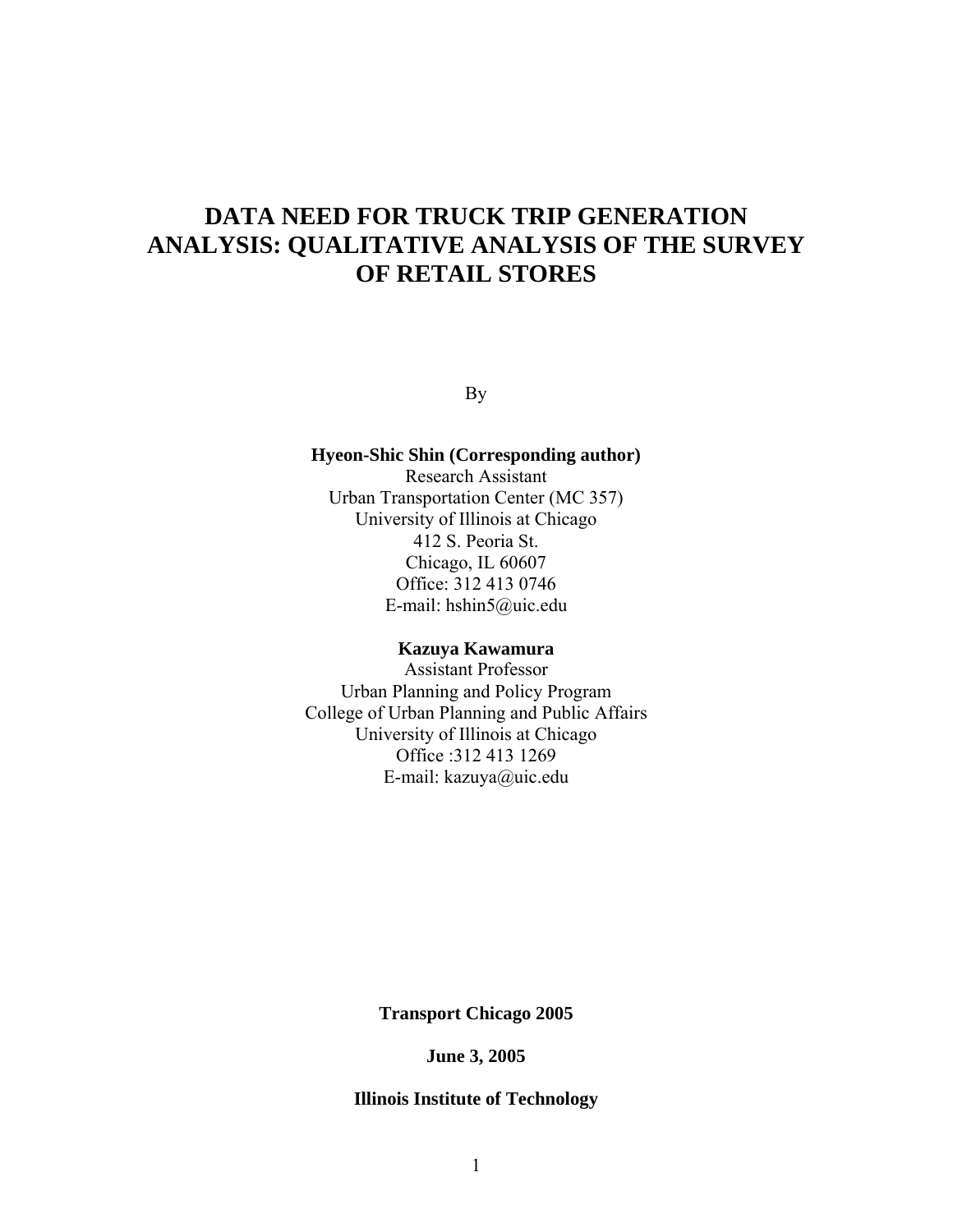#### **ABSTRACT**

The information on truck movements is important for planners, policy makers, and citizens to create a plan for new commercial or industrial facilities and transportation infrastructure improvements for their community. While considerable strides have been made in forecasting truck travel demand in the past several years, there remain three critical gaps that need to be addressed. First, data collection efforts in the public sector have been limited. Second, the lack of the data has limited the existing truck trip generation (TTG) models to the spatially aggregated level. Third, due to the aggregate nature of most existing models, they are not suited for analyzing the impacts of the changes related to the supply chain management strategies such as the transformation from push- to pull-logistics.

To address these gaps, this research strives to improve the methodology for TTG by using the business data at the disaggregate level. The basic premise of this modeling approach is that TTG is measured and predicted better at the individual business level and should be summed up to produce a spatially aggregated TTG. As a first step toward a methodological improvement, this paper tries to understand the patterns of truck deliveries between distribution centers (DCs) and retail stores in the Midwestern states. The data for this research come from the routing and replenishment schedule between DCs and the stores obtained from five furniture chains and four shoe chains.

To begin with, the paper review the past studies on TTG and propose a new framework. Then, the data collection strategies are discussed. After the discussion on the collected data, the findings and implications for the further research conclude this paper.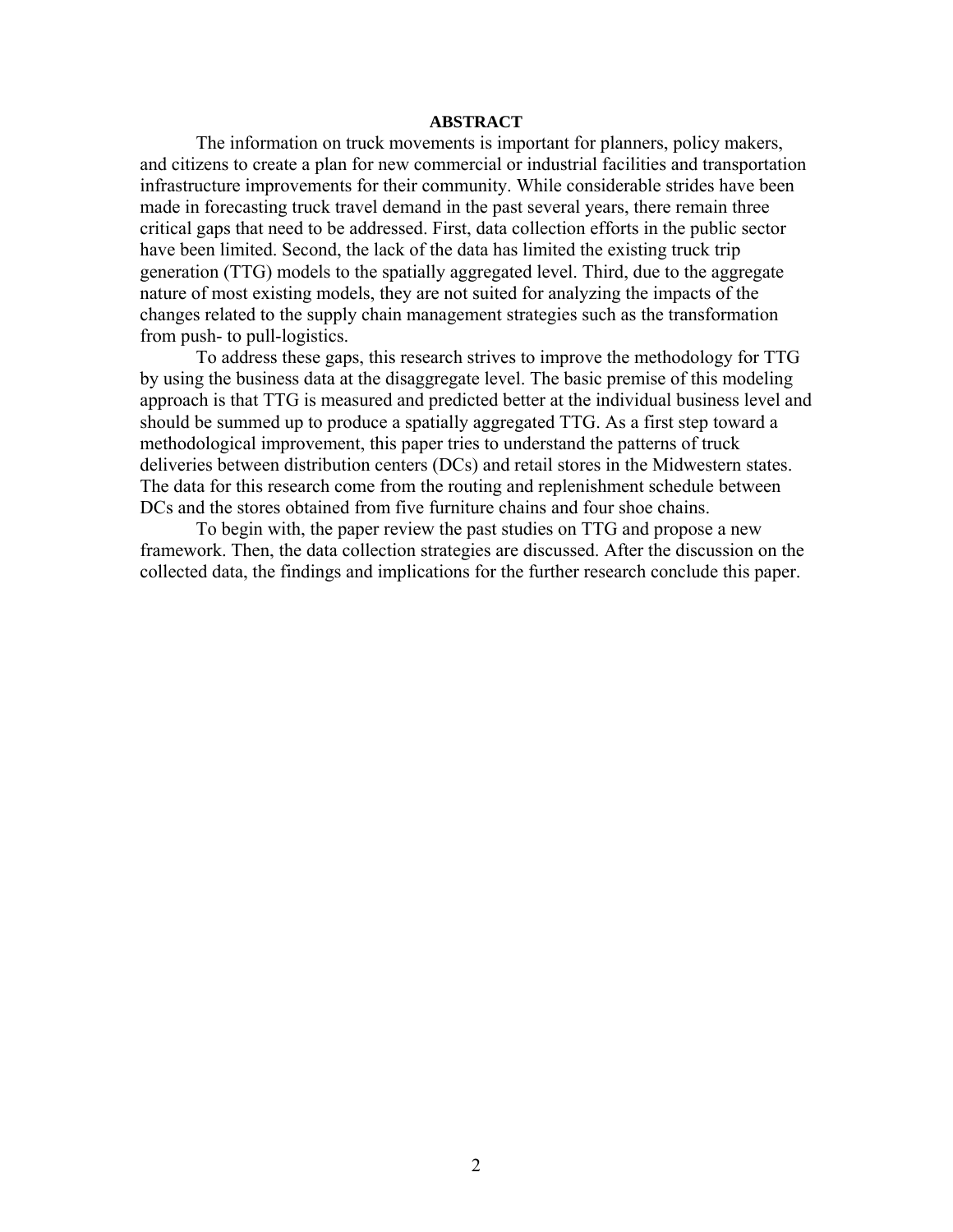### **INTRODUCTION:**

Information on the movements of trucks is vital for an effective management of transportation infrastructure. While goods movements by trucks play a critical role in the national and regional economy, trucks are also responsible for most of the pavement damage, a sizable portion of air pollution from non-stationary sources, and congestion (Transportation Research Board, 2002). According to the Federal Highway Administration (February 25, 2003), the domestic truck VMT in the U.S. is projected to increase by more than 70% between 2000 and 2020.

While considerable strides have been made in forecasting truck trip generation in today's complex supply chain environment, there remain several critical gaps that need to be addressed. It is certain that the growth of E-commerce, logistics and supply chain management concepts as well as a group of goods distribution strategies known as "City Logistics" (Taniguchi et al., 2001) are affecting the pattern of freight flow in urban areas. In other words, the changes in logistics and supply chain have shifted the freight transportation demand from production-schedule-related push logistics to demandresponsive pull logistics. Therefore, it is evident that currently available demand forecasting methods are not suited to address those changes.

As the first step toward the development of a truck demand forecasting model that can account for the logistics and supply chain management strategies used by today's businesses, this study will tackle the most fundamental but often neglected component of the truck travel demand forecasting process, trip generation.

This paper reports the experiences and preliminary findings from an ongoing effort of the development of a new generation of truck trip generation models. First, the paper describes the current trends of truck dominance in freight shipments and its relevance to the current study. Second, after briefly providing the definition of TTG, the discussion is followed by the summary of the literature regarding TTG models used in past studies. Third, the paper provides the new framework for the TTG analysis that is based on the findings from the literature review, studies on business behavior, and preliminary interviews. Fourth, the strategy for data collection is fully addressed, since it is the most critical and yet most difficult part of the research. Before the concluding remarks, preliminary findings from the collected data and implication of the paper to the future research are discussed.

#### **RECENT TRENDS:**

There have been several driving forces that have led transportation professionals to pay more attention to the growing goods movements by trucks and their impacts on the economy, roadway infrastructure, and the environment. The Intermodal Surface Transportation Efficiency Act (ISTEA) of 1991 required that Metropolitan Planning Organizations (MPOs) include freight transportation components in MPOs' Regional Transportation Plans (RTPs), Transportation Improvements Plans (TIPs), and annual work elements (USDOT, 1991). The Transportation Equity Act for the  $21<sup>st</sup>$  Century (TEA-21) of 1998 followed its predecessor. Both pieces of legislation emphasized seamless goods movement (intermodality) and the efficient management of the National Highway System that serves as the important element of automobile and freight truck flows and the U.S. economy.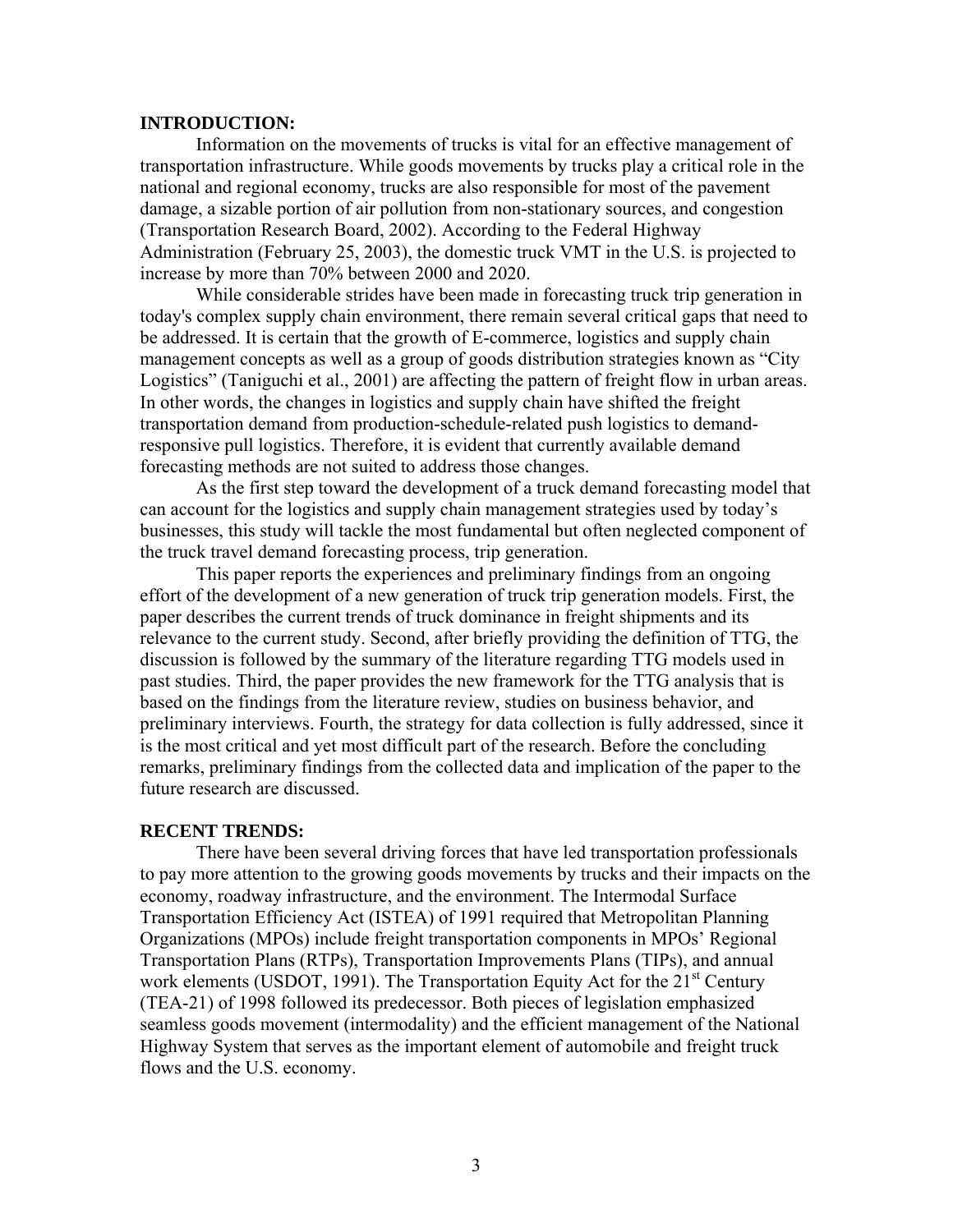Recent data indicate that trucks are becoming increasingly dominant in goods movements in urban areas. For example, the proportion of urban interstates that carry more than an average of 10,000 trucks per day is expected to increase to 69% in 2020 from 27% in 1998 (FHWA, February 12, 2004). Surprisingly, a recent estimate predicts the volume (tons) of freight transported by trucks will grow by over 75% in the next 15 years (FHWA, 2002). In the Chicago region, 75.3% or 220 million tons of commodities originating in the region ended within 50 miles of their origin; among those shipments, trucks shipped 90.3%, or 199 million tons (U.S. Bureau of Census, 1997). Such dependence on trucks has influenced congestion and improvement needs on roadways and freight-related facilities.

In addition, the widespread adoption of logistics and supply chain management (SCM) strategies has changed the pattern of goods movements from push logistics to pull logistics. That is, the paradigm of goods movements has shifted from manufacturer- or supplier-led shipments (push logistics) to consumer-led shipments (pull logistics). Such changes to the flexible production and lean inventory management systems have been propelled by the development of just-in-time (JIT) and e-economy (or e-commerce). During the mass production era, most shipments were based on point-to-point bulk shipments, while the era of flexible production and lean inventory systems are characterized by more frequent goods movements with smaller and lighter shipments (Suarez-Villa, 2003). These trends may affect trip rates, volume, and goods distribution.

In summary, three trends were discussed. First, the federal government has recognized the importance of seamless freight movements to the economy. Second, available estimates predict rapid growth of goods movements by trucks over the next two decades. Finally, changes in the goods movement behavior may lead to more frequent freight deliveries by trucks.

# **OBJECTIVES OF THE STUDY**

TTG is a study to estimate the number of trucks coming in and out of a study area. The analysis will help transportation planners and public agencies to provide information to aid policy and planning decisions. Despite this promise, we argue that TTG analysis has not achieved its goal of providing reliable information to the decision makers due to the lack of data and appropriate methodology as described below.

The lack of data affects every facet of the modeling of truck behavior. Accurate demand forecasting and the quantification of the impacts of truck activities can be accomplished by using better data (Holguin-Veras & Lopez-Genao, 2002). Unfortunately, data collection efforts in the public sector have been limited since freight-related data are considered to be private property and the publicly available data are only released at the state or urban area levels (Pendyala, Shankar, & McCullough, 2000). Although more detailed data are available from private-sector data bases like TRANSEARCH, the price of the data limits the extensive use of the data in many regions.

Because of these reasons, the existing models for TTG (or truck travel demand) are mostly based on the data that are relatively easily available at the aggregate level. Past TTG analyses were mostly based on zonal level data. In other words, variables or proxies of economic activities such as land use types, number of employees, and the gross floor space that were spatially aggregated were used for TTG estimations. Consequently, existing models only indicate the relative importance of trip generators at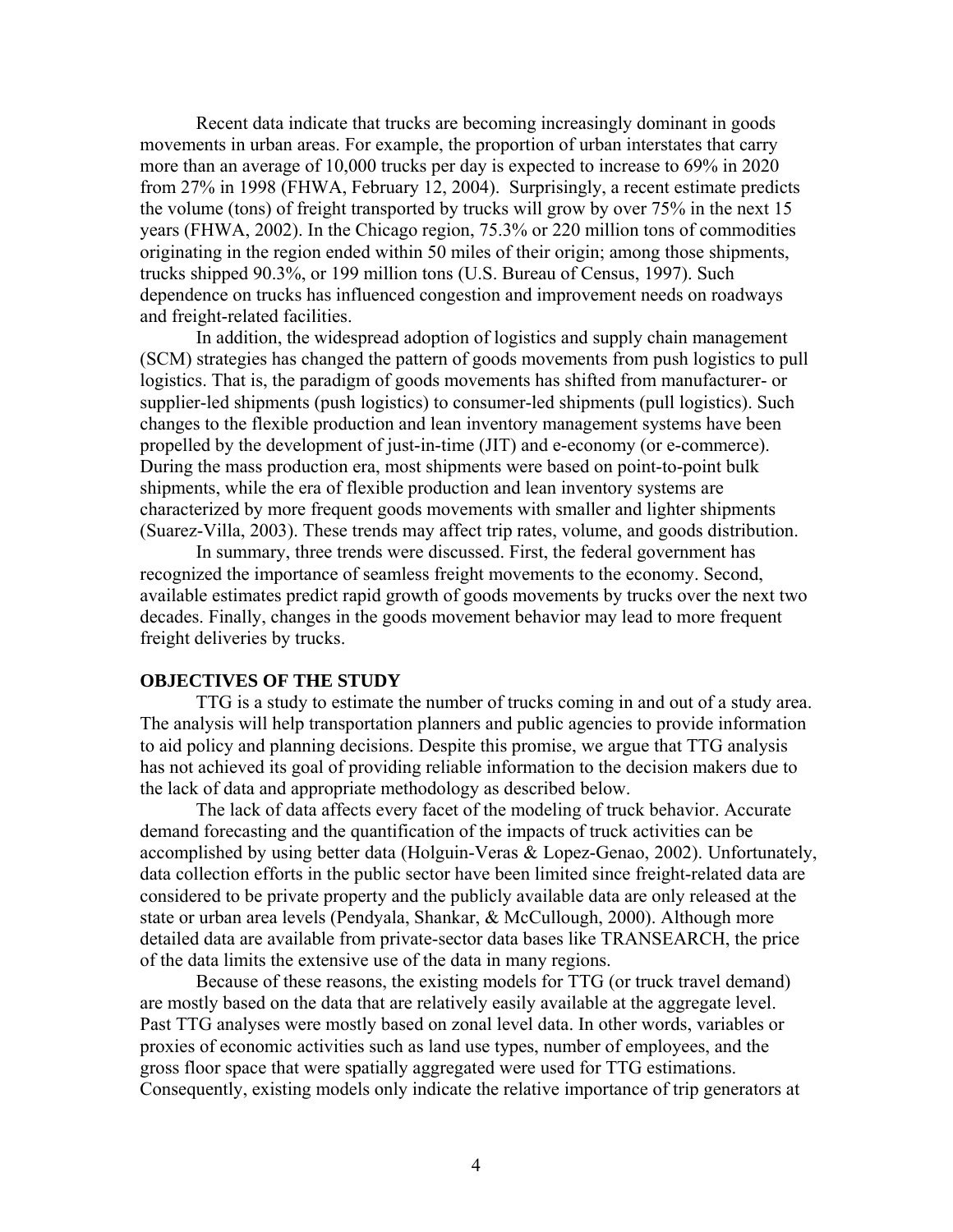a general level and are not suited to analyze the impacts of the changing goods movement patterns from push logistics to pull logistics noted earlier. In addition, the results diverge; indicating such aggregate approaches cannot capture the relationships between economic activities at individual facilities and the number of freight truck trips.

The present study presents a different perspective on the relationships between TTG and economic activities. Freight transportation demand is directly related to "managerial, operational or tactical decision of production, consumption or sales decisions of an individual business (Wilson, 1980)" that is responsive to the consumer demand. The businesses strive to increase profit by reducing the cost of supply chain management as much as possible. Transportation is subject to such cost reduction efforts. Therefore, it is assumed that the number of truck trips coming in and out of a business is reflected in the business' strategic decisions and resulting activities. We argue that by examining the detailed data at the individual business level, it will be possible to find out the variable that will accurately estimate the number of truck trips generated. The goal of the paper is to review the issues of past and current truck travel forecasting models, suggest a new framework for TTG, discuss our data collection efforts, and provide a strategy to pursue future research. The specific objectives are to

- (1) Address the problems with the past and existing TTG models,
- (2) Provide the findings from interviews with experts in the private sector,
- (3) Suggest a new framework for measuring TTG that will be used for our future study,
- (4) Present the difficulties faced and the strategies used for our data collection effort, and
- (5) Discuss the findings from the qualitative analysis of the surveyed data
- (6) Provide suggestions for further research

# **LITERATURE REVIEW**

#### **Commodity-based vs. Trip-based Approaches**

The commodity-based approach to TTG estimation focuses on the quantity and the types of goods movements by various types of vehicles, while the trip-based approach deals with traffic flows in terms of the types of vehicles and their operations (Garrido, 2001). That is, the commodity-based approach first focuses on estimating the tonnage of commodity flow and then converts it to the number truck trips. By contrast, the trip-based approach directly estimates the number of truck trips. However, a more practical distinction between the two approaches is characterized by data availability and the objective of the model. The trip-based approach is usually applied at site-by-site basis, while the commodity-based approach is applied at the zonal or regional level. Since the zonal-level economic data are relatively easier to obtain compared against the site-level information, the commodity-based approach is the one that is more frequently used in practice if the goal of a study is to forecast area-wide truck trips.

Although the commodity-based approach has been extensively studied, it can underestimate the number of truck trips since trip chaining and local pickup and delivery cannot be accounted for by this approach (Fisher  $\&$  Han, 2001). On the other hand, the trip-based approach directly measures the number of truck trips. However, the limited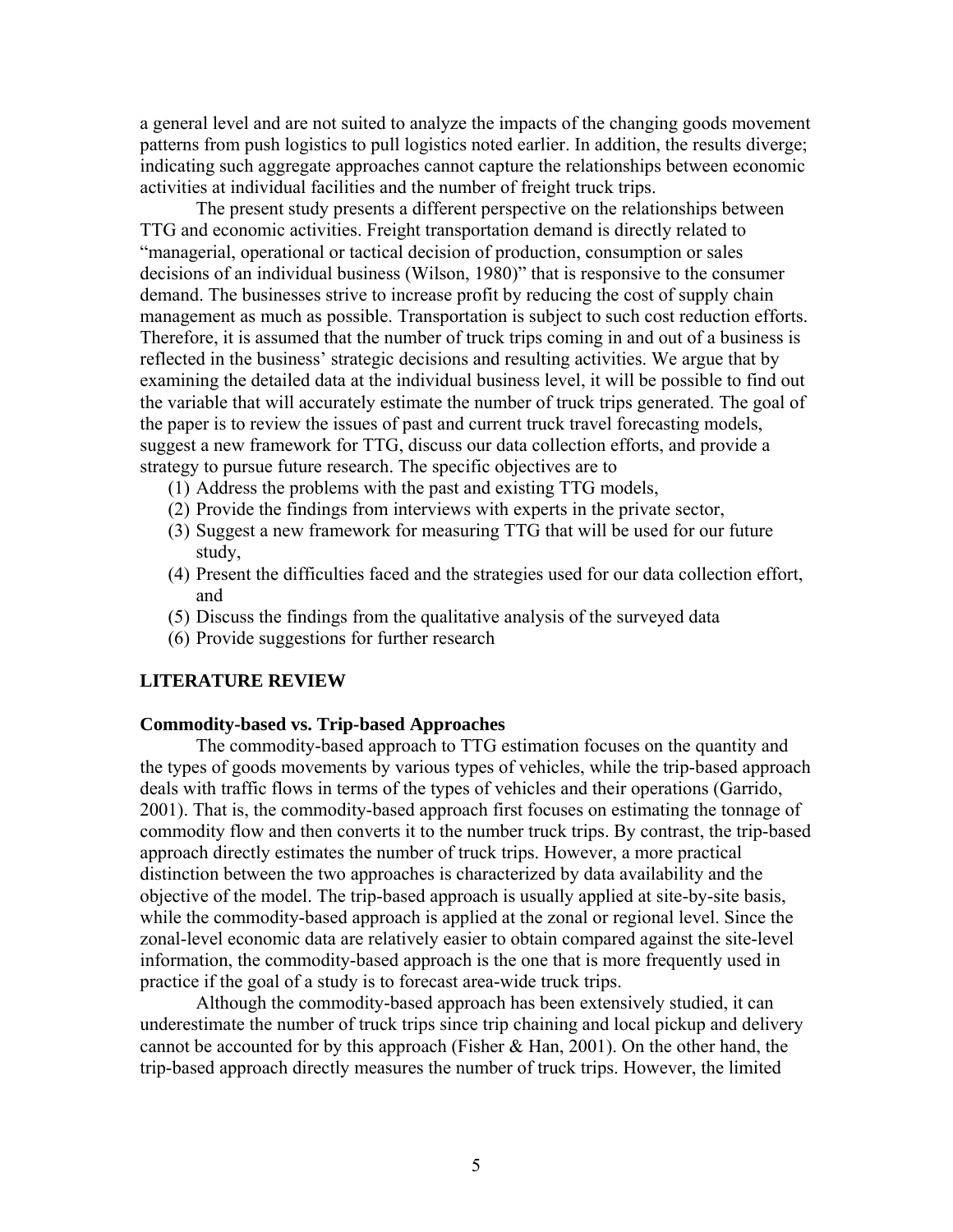data availability on truck flows has kept researchers from obtaining generalized (transferable) results from the trip-based approach.

# **Techniques of Truck Trip Generation Analysis**

# *Trip Rate Method*

One of the earliest attempts to model TTG was carried out using the trip rate method that measured the number of truck trips by gross floor space, employees and land use classifications. Brogan (1979) found that the trip rate method was a good measure for a short-term plan for a small study area. This method is probably the simplest and most straightforward. However, the results calculated from the trip rate based on a single independent variable "vary highly from one region to another and within region (Fisher & Han, 2001)."

#### *Regression Analysis*

The most widely used technique for the estimation of TTG is regression analysis. Regression analysis measures the number of truck trips as a function of one or more independent variables, such as land use, population, employment, and other socioeconomic variables (Slavin, 1974; Brogan, 1979 & 1980; Tadi & Balbach, 1994). Recent applications of regression analysis were conducted at the site-specific level, such as marine container terminals (Al-Deek et al, 2000; Holguin-Veras and Lopez-Genao, 2002). For example, Al-Deek at al. (2000) estimated the number truck trips as a function of imported and exported containers at the Port of Miami, Florida.

Methodologically, the process of regression analysis is straightforward and its properties are well-understood. However, the most models used in the past studies utilized observable data that only show the proxies of freight activities at a study region. Except for a site-specific study at ports (Al-Deek et al, 2000; Holguin-Veras and Lopez-Genao, 2002), most studies used the variables that were spatially aggregated. Consequently, the changes at the individual business levels could not be captured. Furthermore, the models developed for a site-level analysis have showed a high level of transferability. Klodzinski & Al-Deek (2003) successfully applied a model created for the Port of Miami, Florida to other ports in Florida. Their results imply that a disaggregate TTG model may yield a more transferable model structure than spatially aggregated models.

#### *Trip Matrix Estimation*

Although the trip matrix estimation has been an area of research for some time, the application to freight travel demand modeling is relatively new. For example, List and Turnquist (1994) developed a method for estimating multi-class OD truck trip matrices from three different data sources: (1) link volumes or classification counts, (2) partial OD estimates, and (3) cordon counts. OD Trip matrices were estimated for three truck classes: van, medium and heavy trucks. They concluded that the truck flow changes were related to the commodities being carried and the physical characteristics of trucks.

List and Turnquist's study showed that if detailed data for trip matrices are available, it is possible to produce a relatively accurate estimate of truck trip generation for each point or zone of concern. However, the availability of data, as usual in freight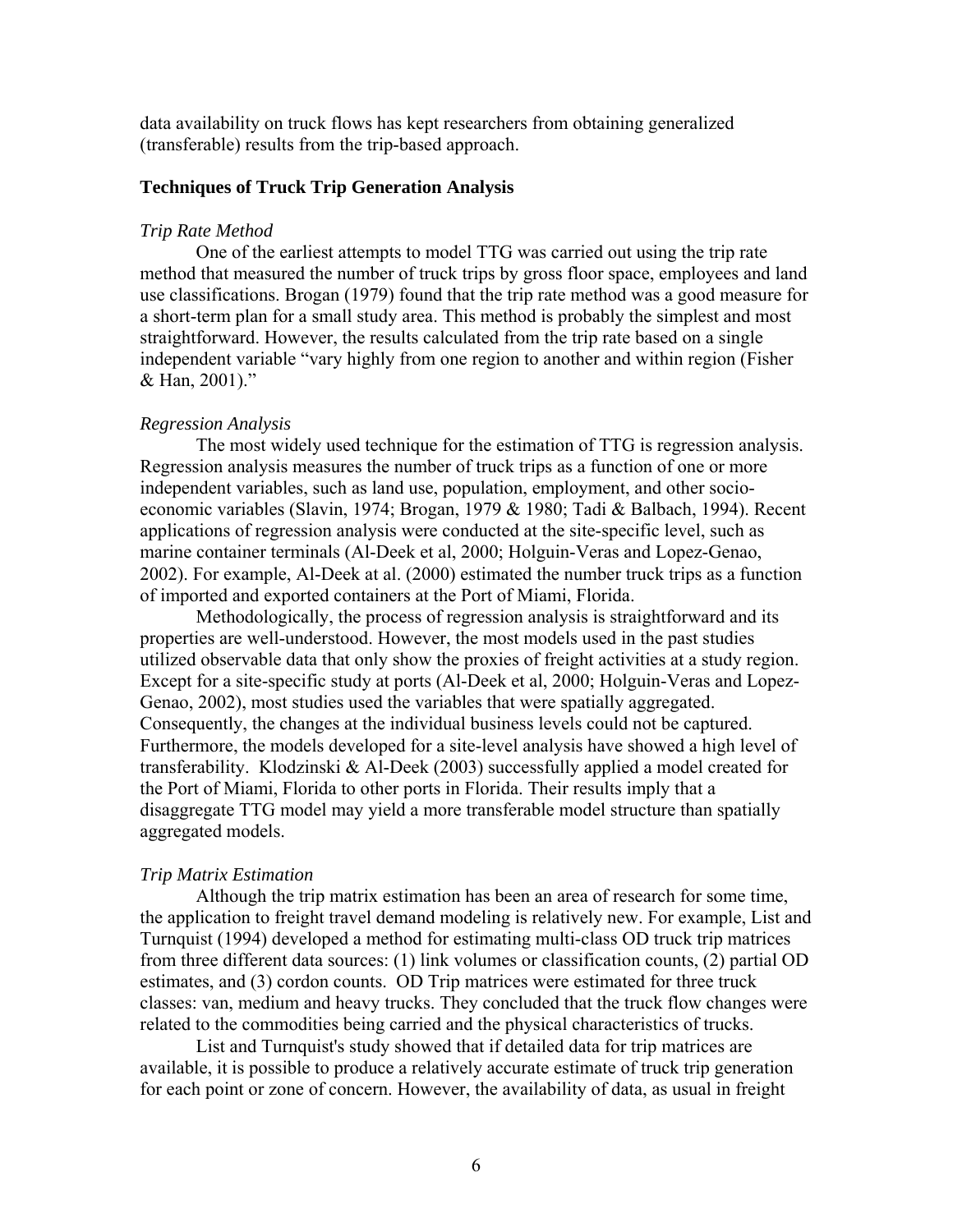planning, poses a significant challenge to researchers, requiring various estimation techniques on the basis of a combination of different data sources. In addition, as the aggregation level of the data decreases, the size of an O-D matrix and also the computational burden exponentially increase.

#### *Artificial Neural Network*

Recently, several TTG studies used an artificial neural network (ANN) model. The ANN model was applied to three ports in Florida: the Port of Jacksonville, the Port of Tampa and Port Canaveral (Al-Deek, 2001; Klodzinski & Al-Deek, 2003). While we cannot discuss the structure of ANN models adequately in the space available, ANN is a machine learning technique that tries to imitate the function of human nerve system consisting of neurons and neuron synapses. In the model, the relationships between the number of truck trips and the independent variables are modeled as a network consisting of several layers – a layer of independent variables, a hidden layer, and a destination layer.

As for the selection of appropriate independent variables, which is one of the important issues in TTG, the ANN model could automatically select them. In addition, it could detect the complex relationships between dependent variables and independent variables. However, the major disadvantages of the ANN are the lack of well-defined guiding rules for developing a network, its dependence on a researcher's intuition in deciding the model's stopping criteria for the simulation, computational burden, and the requirements for the detailed data (Al-Deek, 2001; Klodzinski & Al-Deek, 2003).

#### *Behavioral Approach*

Over the years, the focus of the research on TTG has been expanded from the analysis of easily observable data to the incorporation of the behavioral components of business activities. This trend reflects the fact that the relationships between economic activities and transportation flows are not static; rather, they are affected by various strategies of different industries (Iding et al., 2002). In other words, decision characteristics of businesses are latent variables that influence TTG. Such characteristics are reflected well in the supply chain of a business. In this sense, a review of supply chain management (SCM) strategies will help us to estimate the number of truck trips by incorporating the variables observed from the supply chain management strategy adopted by the businesses.

Although the detailed components vary by firms and studies, Mentzer (2001) likened the supply chain to a "pipeline" through which information regarding products, services, financial resources, demand, and forecasts flows. Such flows play a role in coordinating inter-firm decisions such as marketing, sales, research and development, forecasting, production, purchasing, logistics, information systems, finance, and customer service. Transportation management in a supply chain involves the choice of shipping schedules, methods, and time tables, the purpose of which is to minimize shipping costs (Gaither & Frazier, 1999)

Several types of research on SCM can be found. Boerkamps et al. (2000) developed a conceptual model, "GoodTrip model," to estimate freight movements. The model reflects the interactions among markets, actors, and supply chain elements of urban freight movement. The model begins by recognizing the lack of behavioral aspects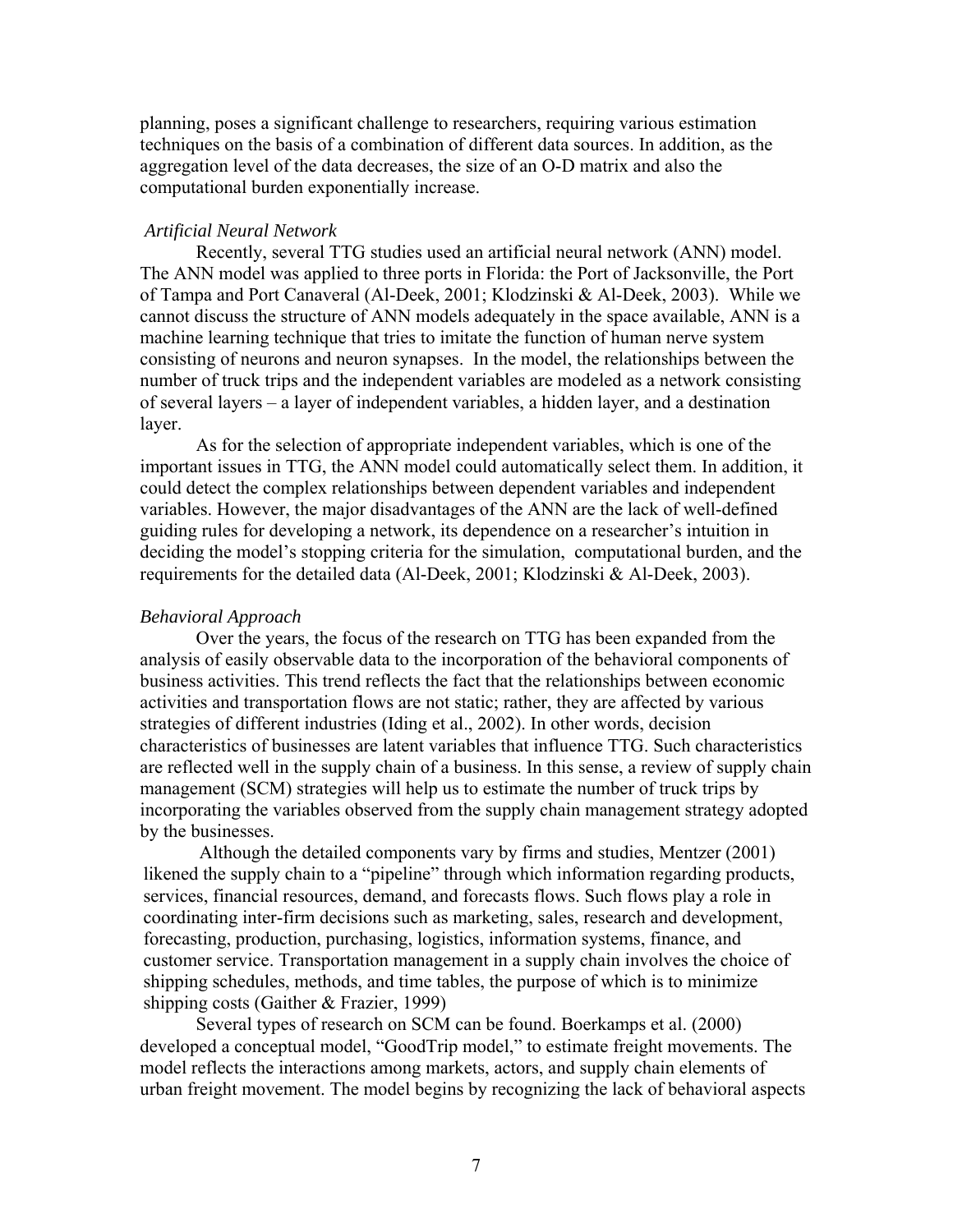in the traditional freight demand models. That is, the authors try to incorporate the behavioral interactions between consumers' demand on various goods and the response of shippers, producers, carriers, and other freight related interests in a supply chain: "starting with consumer demand, the model estimates goods flows and simulates vehicle tours (Boerkamps et al. 2000)." Considering these interactions in market would yield a more practical estimation of a goods distribution system. Simply, the model is the application of traditional four-step travel forecasting model to supply chain, which takes a form of a mid-scale model between zonal-base four step model and disaggregated logistics models. Although the model has not been mathematically constructed yet, it should provide an insight into the future development of a freight demand model. That is, changes in the supply chain will explain the behavior of freight flows.

 Another interesting study is the application of the network equilibrium model to a supply chain. Nagurney et al. (2002) created a hypothetical network model of a supply chain consisting of two manufacturers, two retailers and two consumers. It was assumed that there is a flow of only one homogeneous product. The objective function was created to reflect the cost minimization behavior of manufacturers and retailers, and consumers' desires to maximize consumptions under the given budget limits and market conditions. This model oversimplified the real world network yet provided good insight with regard to the truck travel demand model. This is because the use of the production function to estimate the flow of shipments between firms and retailers provides valuable information regarding the relationships between freight travel and the variables in the production function.

In the SCM studies mentioned above, transportation was treated as a cost component to be minimized in order to facilitate the efficient flows of goods and services. Unfortunately, literature review conducted so far could not find a research that addresses the independent variables influencing TTG.

A brief summary of the findings and the implications for this study are as follows:

 (1) Since the commodity-based approach does not directly estimate the number of truck trips, the trip-based approach is more appropriate for this study.

(2) The trip rate method is a simple and easy approach to measure trip generation. However, it is not suited for forecasting purpose since the trip rates based on land area (e.g. floor space, foot print, etc.) vary significantly from region to region and even within a region.

(3) Regression analysis has been identified as the dominant approach used for the estimation of TTG. Despite its popularity and long tradition, no consensus has been reached on the choice of independent variables. However, recent research at the sitespecific level suggests that the analysis for a specific site can produce consistent results and can be transferred to other sites with similar characteristics. This suggests that a disaggregated level of analysis may yield a feasible result with regression.

(4) The application of the ANN could detect the complex relationships between dependent variables and independent variables. However, the long process of trial and error, and the lack of defined rule on network design are problematic. Despite such limitations, ANN model is attractive since no priori assumption regarding the functional form of the relationships between the input variables and the outcome needs to be made.

(5) The estimation of O-D matrices tries to overcome the problem of the lack of data. However, as is common in freight transportation planning, the availability of the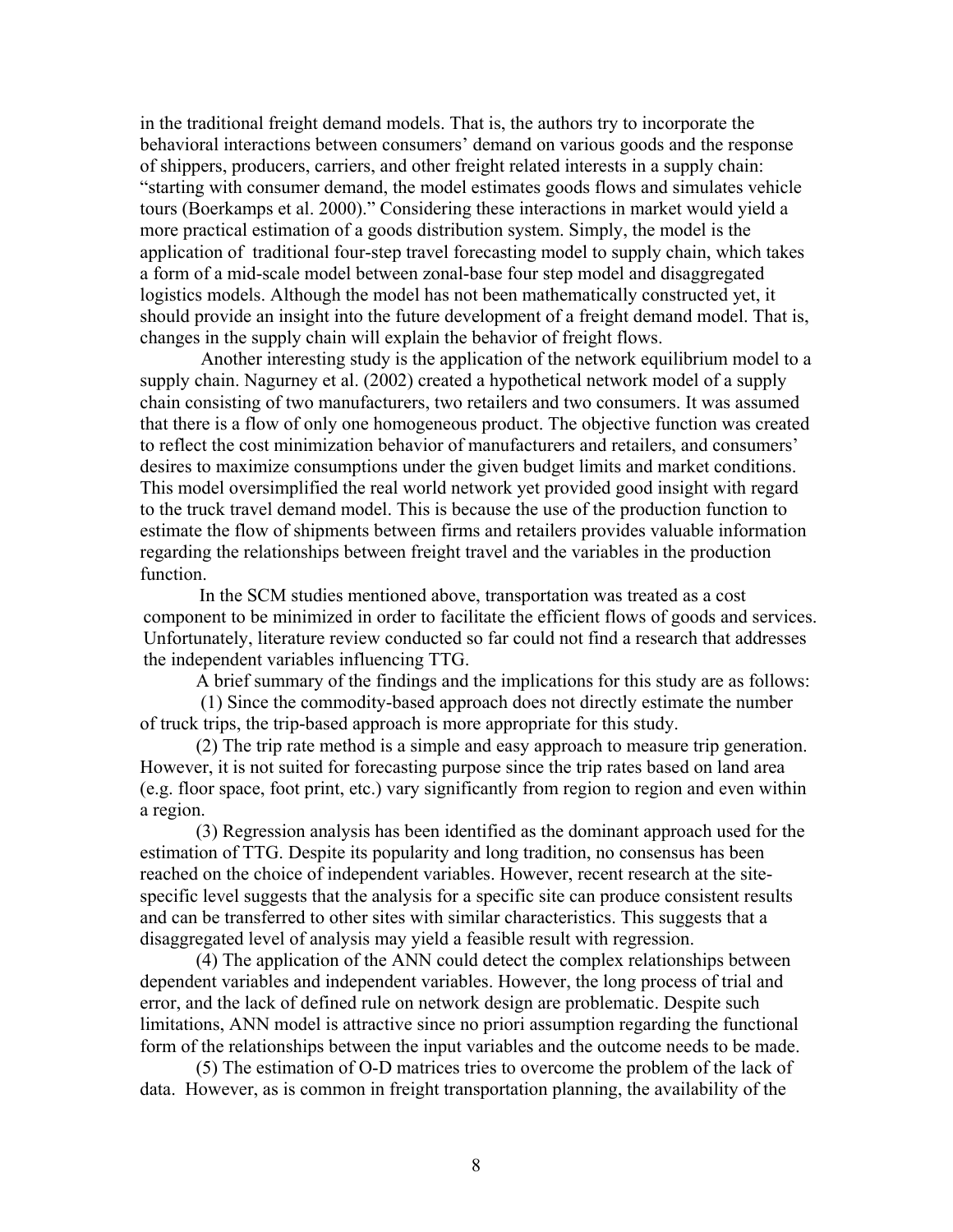data poses a significant challenge to researchers. Even when detailed data are available, a disaggregate analysis at the individual business level may exponentially increase the size of a matrix and consequently the costs, time, and complexity of the analysis.

(6) In SCM, transportation is treated as a cost component to be minimized for facilitating efficient goods movement. The application of the behavioral aspects of the businesses in a supply chain is expected to provide an alternative for estimating truck trips. Although a substantial amount of detailed data are required, a more accurate analysis and prediction are probably possible. Despite the difficulty associated with the collection of necessary data and constructing a model, the promise of this approach lies in the fact that understanding business behavior  $-e.g.$  shipment decision depending on seasonal variability - will lead researchers to discover more consistent independent variables for explaining the demand of truck trips. Since the approach adopts the decision variables of industries, it can be expected that grouping industries with similar characteristics may have similar decision variables that are not reflected in the past TTG analysis.

# **FRAMING A TRUCK TRIP GENERATION MODEL**

#### **Framing the issues**

In the previous section, the lack of data and adequate methodology are identified as the most problematic issues in TTG modeling. The data and methodology problems are also related to the level of analysis. It is a truism in microeconomics that the sum of the individual demand curves is a market demand curve. That is also the case in transportation demand analysis. The existing models are prone to large aggregation errors since the models cannot capture the heterogeneous characteristics of the individual businesses in a study area.

This study frames TTG with a different perspective on the relationships between truck trips and economic activities. At the individual firm level, the number and type of freight truck trips within a given time period can be regarded as an outcome of a series of decisions about products, sales, locations, delivery times, and frequencies (Iding et al., 2002). That is, *TTG is directly related to decision-making behavior with respect to supply chain management (SCM) and logistics strategies adopted, as the firm's goal is to maximize profit.*

Analysis at the large geographical level implicitly ignores heterogeneity in the characteristics of businesses in a study area. While in reality, different SCM strategies can be employed by different businesses. For example, Figures 1 and 2 are conceptually created based on literature reviews and discussions with transportation professionals. The Figures display two different supply chain networks. Both figures describe the relationships between a retail store and its suppliers or distribution centers (DCs). In Figure 1, there are four types of inbound truck shipments associated with a retail store; two shipments are made from suppliers' DCs, one from a retailer-owned DC and a direct shipment from a supplier. On the other hand, a retail store in Figure 2 receives a shipment only from its own DC where all shipments either by less-than-truck-load (LTL) or by truck-load (TL) are consolidated and distributed. The latter example has become common in the supply chain management field for some industries, since the number of trips –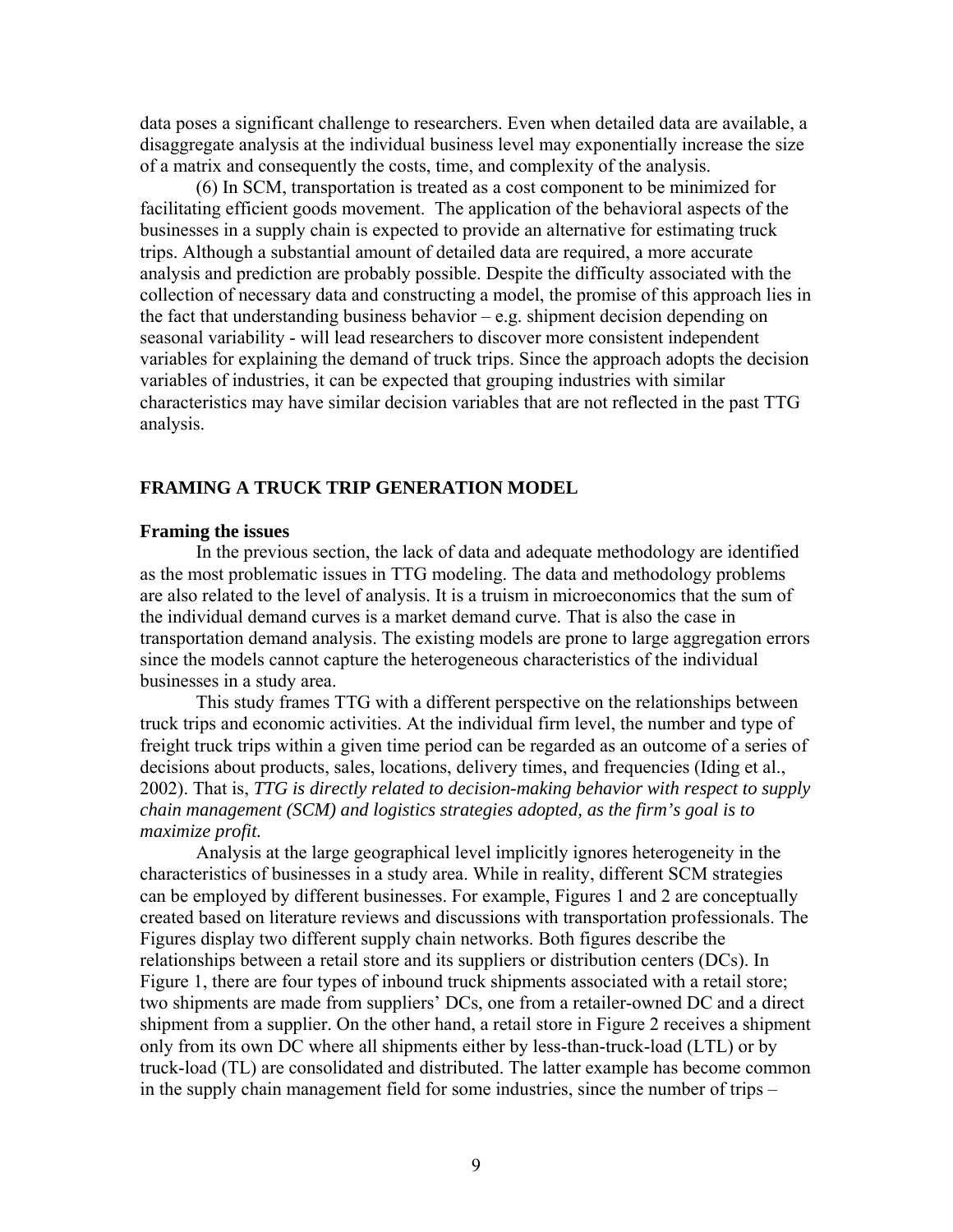

transportation costs - to a retail store can be minimized. This is the relationship and trends that cannot be captured in existing TTG analysis models.

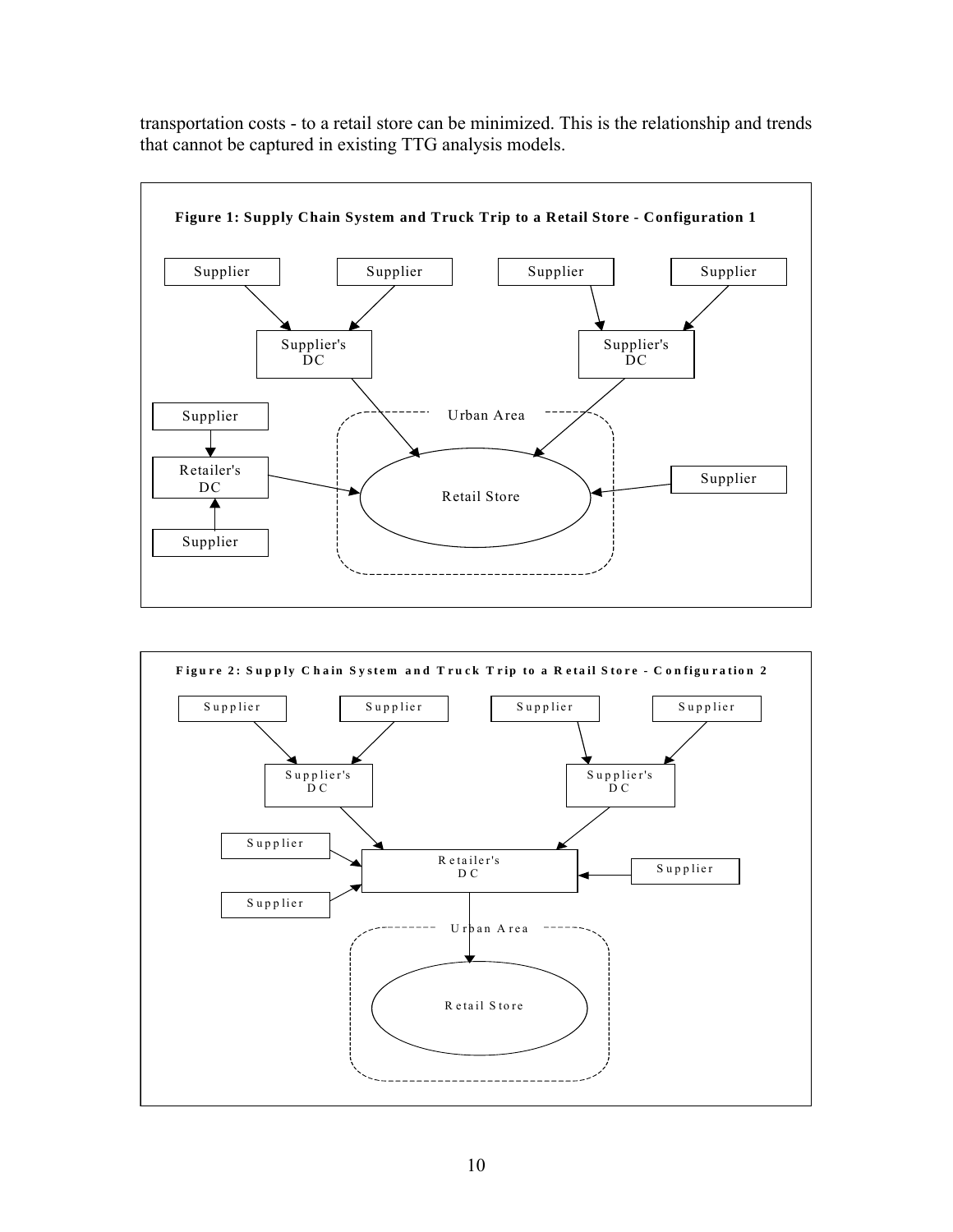# **A Framework for TTG Analysis**

Preliminary interviews with experts from a manufacturing plant, a trucking company, and two logistics and supply chain solution providers were conducted. The purpose of the interviews was to obtain feedback on TTG models, develop a conceptual framework of business' decision-making process and the input factors related to TTG, and identify possible data sources and industry sectors of interest.

The interviews generated several conclusions. First, all interviewees agreed that a disaggregate TTG analysis at the site-specific level would capture the activities of individual facilities. Second, DCs and big box retail stores were recommended by the interviewees as the facilities at which consistent behaviors in business operation in terms of TTG would be observed or estimated. Especially, DCs can be a rich data source not only for their own trip generation, but also for the activities of individual big box retail stores. Also, the retail sector provides daily necessities for consumers, bringing the research to the concerns of the public; consumer industries account for a large share of the American economy.

The resulting framework, depicted in Figure 3, is based on two assumptions:

- *(1) The number of truck trips is directly related to the activities of individual facilities in a supply chain where the strategies and actions may depend on the unique circumstances in order to maximize a facility's efficiency and profit by minimizing cost.*
- (2) *Types of goods traded in the DCs and retail stores are related to the patterns of truck trips such as the frequency, types of trucking modes (e.g. TL, LTL, parcel), time of day decision, and seasonal variability of truck trips and so on. In other words, the stores in the similar business sectors may have similar TTG characteristics.*

First, the small box on the top of the figure implies that the most important factor of freight truck demand is consumer demand for different types of goods. The demand for truck trips will be best estimated at the individual facility level since the number of truck trips is influenced by the way in which the facility operation is responsive to consumer demand. However, the inclusion of numerous commodities in a model is probably not feasible in most cases since the trade-off between the data requirement and the marginal improvement in the accuracy may not be favorable. Instead, it is assumed that there are four types of commodities: fast-moving and slow-moving goods in terms of the velocity of inventory turns and weigh-out and cube-out goods in terms of size and weight concerns on shipments.

Second, the bottom of the middle box shows the variables that need to be considered in a TTG modeling process. The variables are classified as long-term factors and short-term factors. The long-term factors include such variables as physical constraints of a facility and human resources. In this model, these variables are tested in order to see if they are useful predictors for a long-term TTG forecast. On the other hand, the short-term factors are associated with daily operations of a business. Such variables as replenishment schedule and sales information are the most important variables. The variation of sales volume over time will show the seasonal variations in business operation that may be related to the number of truck trips. A trip log will show the transportation management strategy of DCs or retail stores including the replenishment schedule.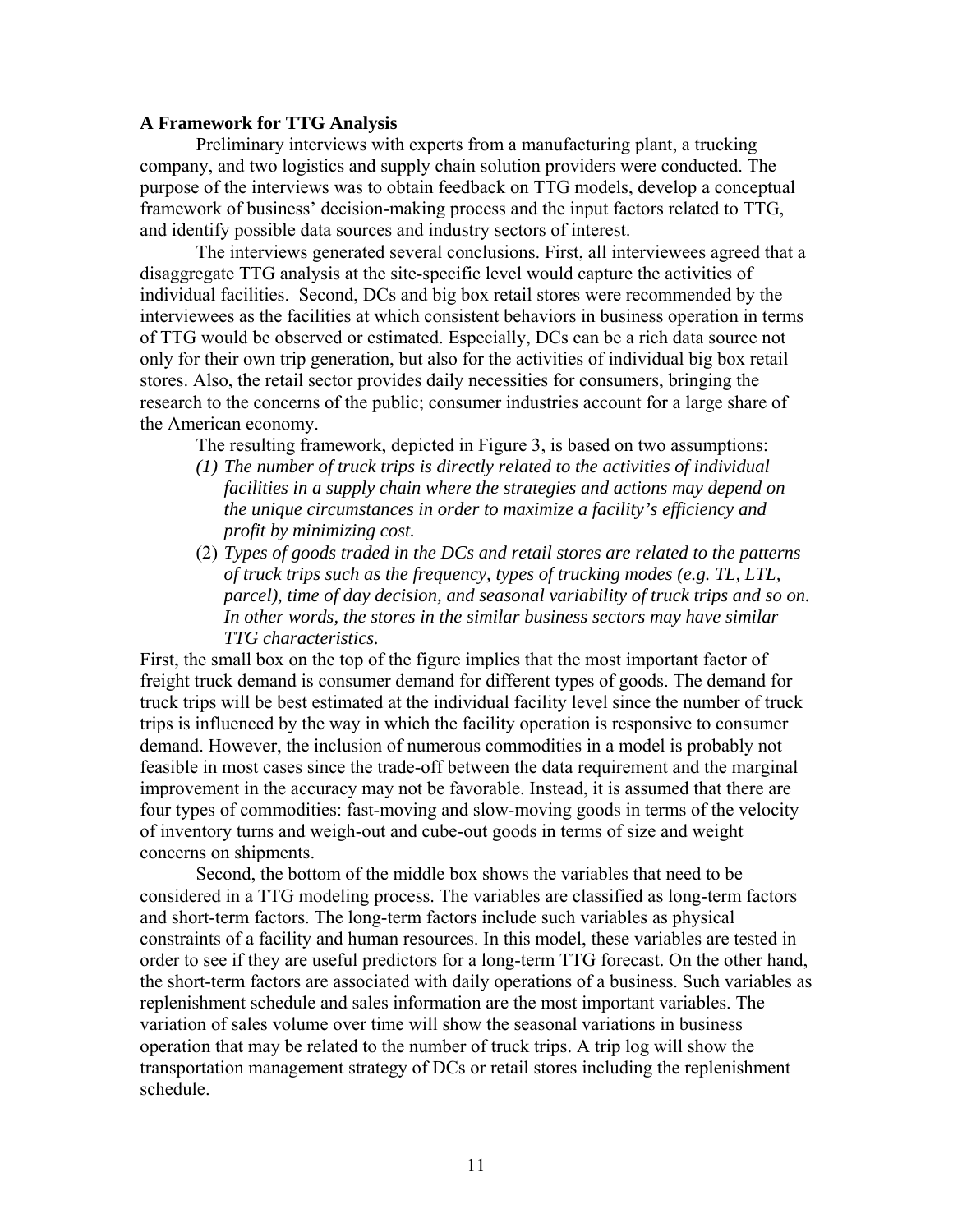Third, three boxes on the bottom of the Figure 3 are suppliers of commodities. As noted earlier, there are several different shipments patterns between a retail store and suppliers or DCs. Only three types of inbound shipments to a retail store are assumed.



**Figure 3. Conceptual Framework of TTG**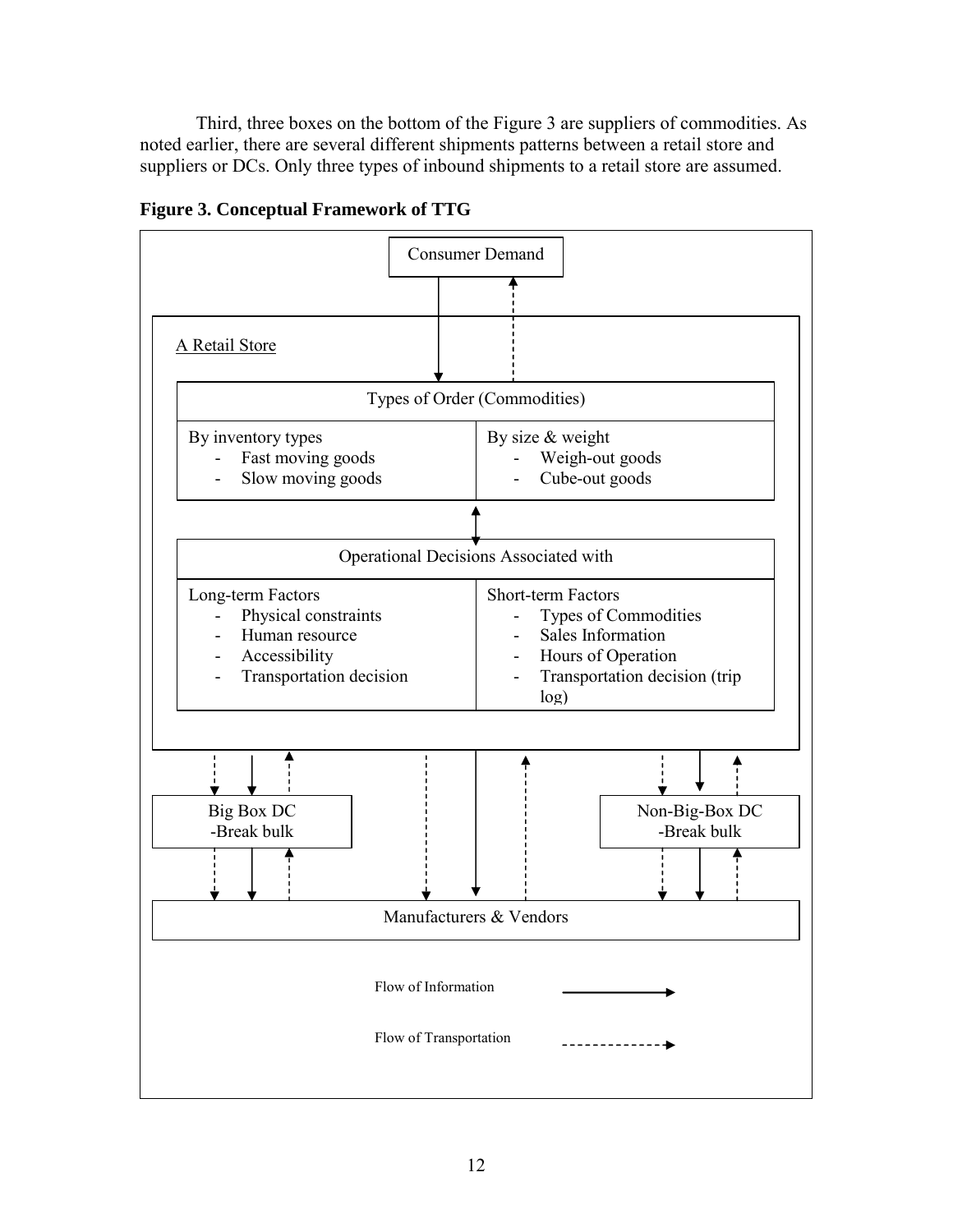# **DATA COLLECTION STRATEGY**

In the previous sections, the problems with the aggregate TTG models have been identified and a new research framework has been proposed. However, the real challenging part of any model development is the collection of required data. This section discusses the strategies used and difficulties faced in the data collection.

# **Data Collection Strategy**

# (1) Building the Knowledge Base

As discussed previously, the research team consulted field experts before the inception of the data collection. The purpose was to get a grasp on the relationship between the generation of truck trips and the business decisions made at various levels. We hypothesized that the past TTG studies mostly focused on long-term variables, and overlooked the importance of short-term business decisions made at the individual facility level. In the past, the freight transportation planners have rarely interacted with the people who make those decisions. Thus, it was an inevitable step for the research team to consult the practitioners to build a knowledge base on their day-to-day activities and to understand how freight issues are dealt with from the perspectives of the logistics or supply chain management. Another purpose was to identify the sectors that may be good sources of data. As mentioned earlier, big box distribution centers (DCs) and retail stores have been selected as focal groups of interest.

#### (2) Creating Contact Information

Considering the amount of resources available for data collection, it was decided that the data would be obtained from the DCs and retail stores in the Midwestern states. Once that decision was made, the next step was to create a sampling frame by generating a contact list for potential data sources. The list of businesses with street level addresses was obtained through the internet search. However, the contact information for potential data sources, i.e., personnel in logistics or supply chain management position within the companies, was difficult to obtain. The strategy was to use the membership directories of professional organizations in the field of logistics, retail, and supply chain. In some cases, one of us had to become a member to obtain the directory. From the directory, the phone numbers and e-mail addresses were collected. We quickly discovered that this was probably the most efficient approach for building a contact list since, by focusing on the organizations in the logistics and supply chain fields, the membership directly only included the individuals with a background in those areas. To a large extent, this resolved the problem of finding the appropriate contact within the organization.

#### (3) Data Wish List

In parallel with the creation of the contact information, the research team generated a data wish list. The purpose of the wish list was to document the types of data and also possible sources where the information could be found. Once the businesses agreed to participate in the survey, the wish list was sent to the contacts to communicate the exact information we were trying to obtain. Compared against using a survey instrument, this approach provided the contacts more flexibility in terms of the format and the means to deliver the data. The drawback was that it required a follow-up with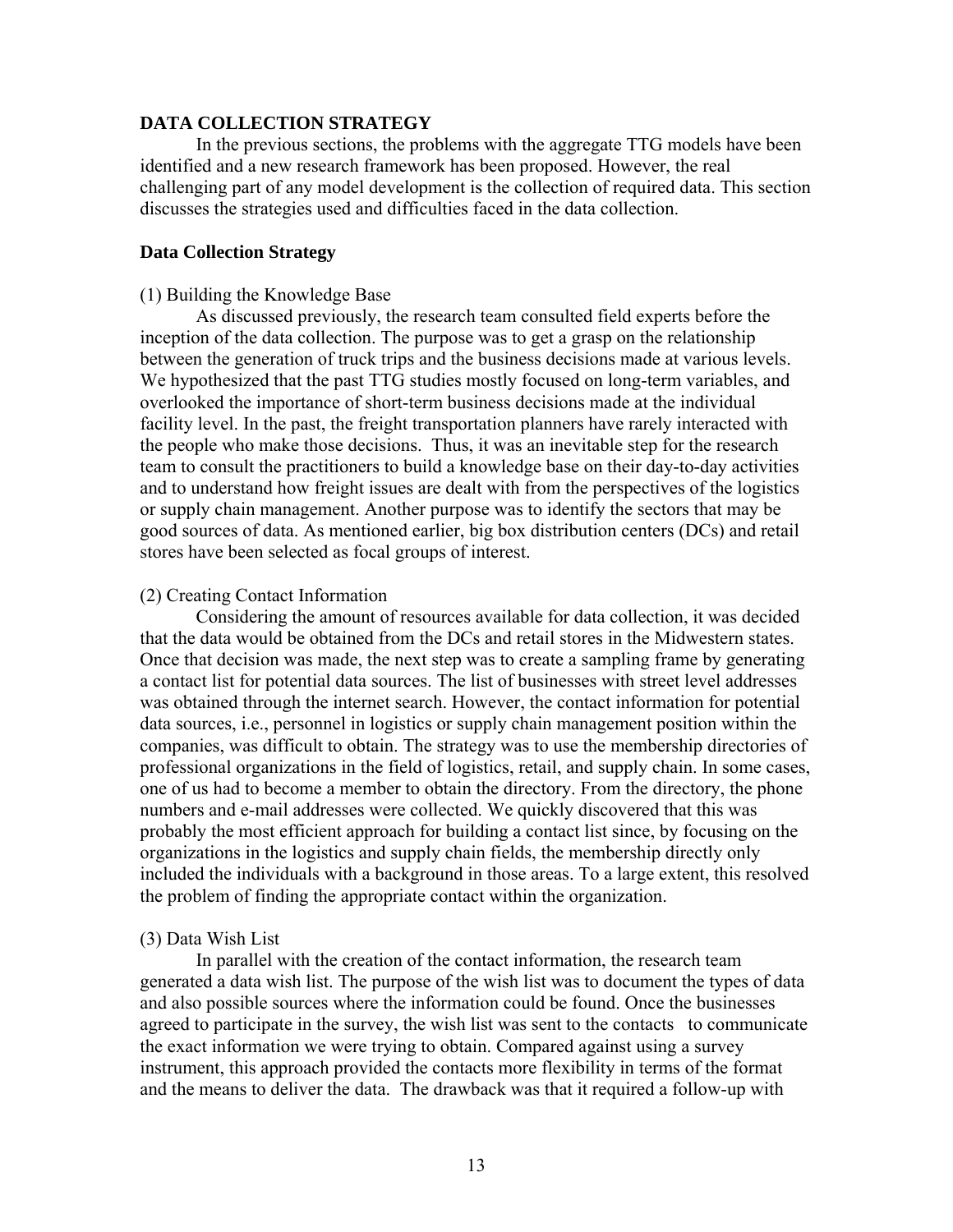phone calls or other means to go over the list to ensure that the contacts had a clear understanding of the data being sought and make necessary arrangements to obtain them.

It was found that the language in the wish list had to be carefully developed and refined in order to clearly convey what the research team wanted from the contacts. For example, the most critical material was a "travel diary" between a DC and retail stores. Although travel diaries are a common tool used by transportation planners to collect travel information, logistics professionals express the concept differently, e.g., a route schedule or replenishment schedule.

# **Conducting Survey: Two-Step Approach**

The data collection was conducted with a two-step approach. The first approach used the contact list and the data wish list. After the first round of contacts, the second approach – "store visit" and "phone survey on individual stores" – were conducted. Two approaches were used in order to complement each other. The survey result is summarized in Table 1.

#### *Distributing Questionnaire: Contact List and Data Wish List Approach*

Once the contact list and the data wish list were created, several rounds of phone calls were made. Each company was contacted 3-5 times since it was difficult to talk to the person directly. Mostly, the potential interviewees were out of office. In some cases, a secretary screened a phone call. About 50% (37 in 75) of contacted companies agreed to review the data wish list. As seen in Table 1, we obtained the data from the three different retail companies (Furniture chain A, Shoe chain A, and Apparel chain A). The response rate was extremely low at only 4%.

The advantage of this strategy is that much detailed information can be obtained from the interviewees. For example, the research team visited the DC of Furniture chain A. The DC covers 76 stores in 18 states in the Midwestern and Eastern states. In addition to routing information for a typical week, a day-long meeting provided the research team with valuable insights on the operations of interviewee's company and other DCs in a similar sector. In addition to the furniture store, Shoe chain A provided the routing information for a year 2004 of 259 stores in 24 states.

Despite such advantage, several weaknesses prevented the research team from pursing this strategy. First, while the contact list reduced the problem to some extent, it was still problematic to reach the right person to contact. The job title on the membership directory along did not guarantee that the initial contact was the right person. Often an interviewer was referred to different individuals or departments within the company. Second, much of the information included in the questionnaire is considered confidential by the businesses. Consequently, the decision for providing the data had to be made at a high level even when the data were available, causing delay and an extremely low response rate. For example, it took 4 and half months to receive a data file from Shoe chain A. Shoe chain A was in the middle of a high demand season; and there were several heavy snow storms that disturbed their shipment schedule. Third, in many cases, the businesses had to be provided with a certain incentive or motivation to participate in the study. One possible incentive is to provide the study results to participants so that they can benchmark their performances relative to the sample. Fourth, the units of measuring the inventory flows (Furniture chain A, Shoe chain A, and Apparel chain A) are different.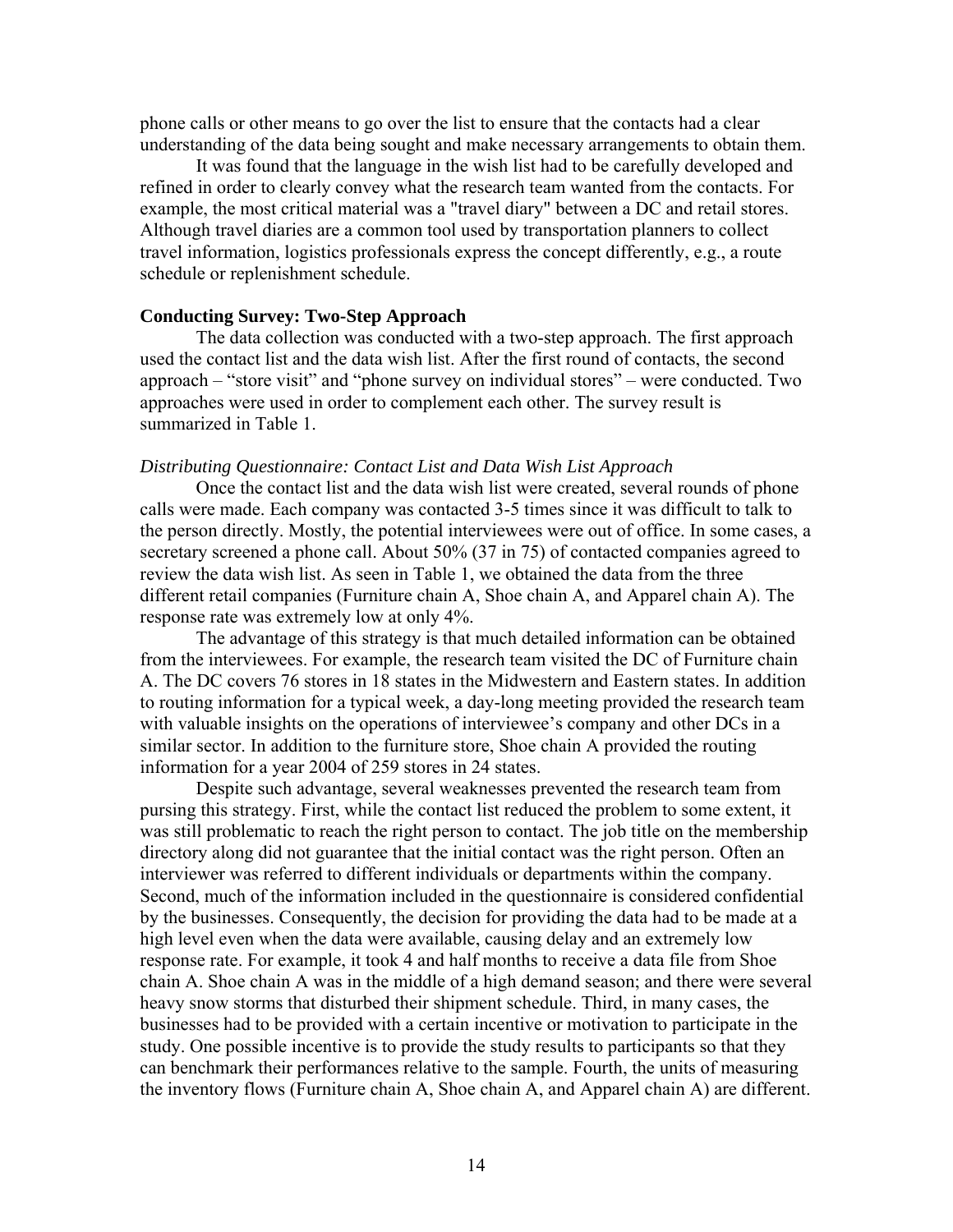This resulted in no consistent information. For example, the important information to Furniture chain A is the number of pallets delivered to each store. On the other hand, the number of cartons per each store is the most important information for Shoe chain A. Since Apparel chain A only provided an aggregated information (average per store information), the data from this chain was discarded. Fifth, detailed information that we hoped to obtain in the TTG framework in Figure 3 is not easy to collect. So, the research team should make much compromise with the reality.

#### *Store Visit and Phone Survey of Individual Stores*

The difficulties of collecting data by distributing a survey questionnaire, the research team decided to visit some stores and also make phone calls to individual stores. The purpose of this approach was to complement and verify if the stores in the same sector receive the similar number of weekly deliveries. In addition, the data points can be used to test the performance of the TTG model that will be developed based on the detailed information collected from three original respondents. Thus, the competitors of Furniture chain A and Shoe chain A were found from the websites of Hoovers ([www.hoovers.com\)](http://www.hoovers.com/) and Investors Words ([www.investorwords,com\)](http://www.investorwords,com/). These are the Internet firms that sell business information to investors. The information on the brief introduction of firms and competitors is available at no cost. Furniture chain A has four competitors (chain B, C, D, and E). Three competitors (chain B, C, D) of Shoe chain A were identified. The addresses and phone numbers of stores based in Chicago area were collected from the websites of stores.

A 200-mile-survey trip covered 16 stores in the area. While the response rate of 100 percent was encouraging, most store employees or managers did not want to divulge the details of their business activities. In addition, it was resource consuming method (e.g. time and cost). By contrast, the phone call survey proved to be quite cost efficient. A total of 120 stores were called. The overall response rate was very high at 60% (72 stores).

Nevertheless, this strategy encountered various problems while collecting detailed information. First, most employees did not have detailed information on store operations. Second, even if they knew the details, they were reluctant to reveal any information. Third, sometimes, an employee referred the interviewer to a store manager. In this case, it was almost impossible to obtain information.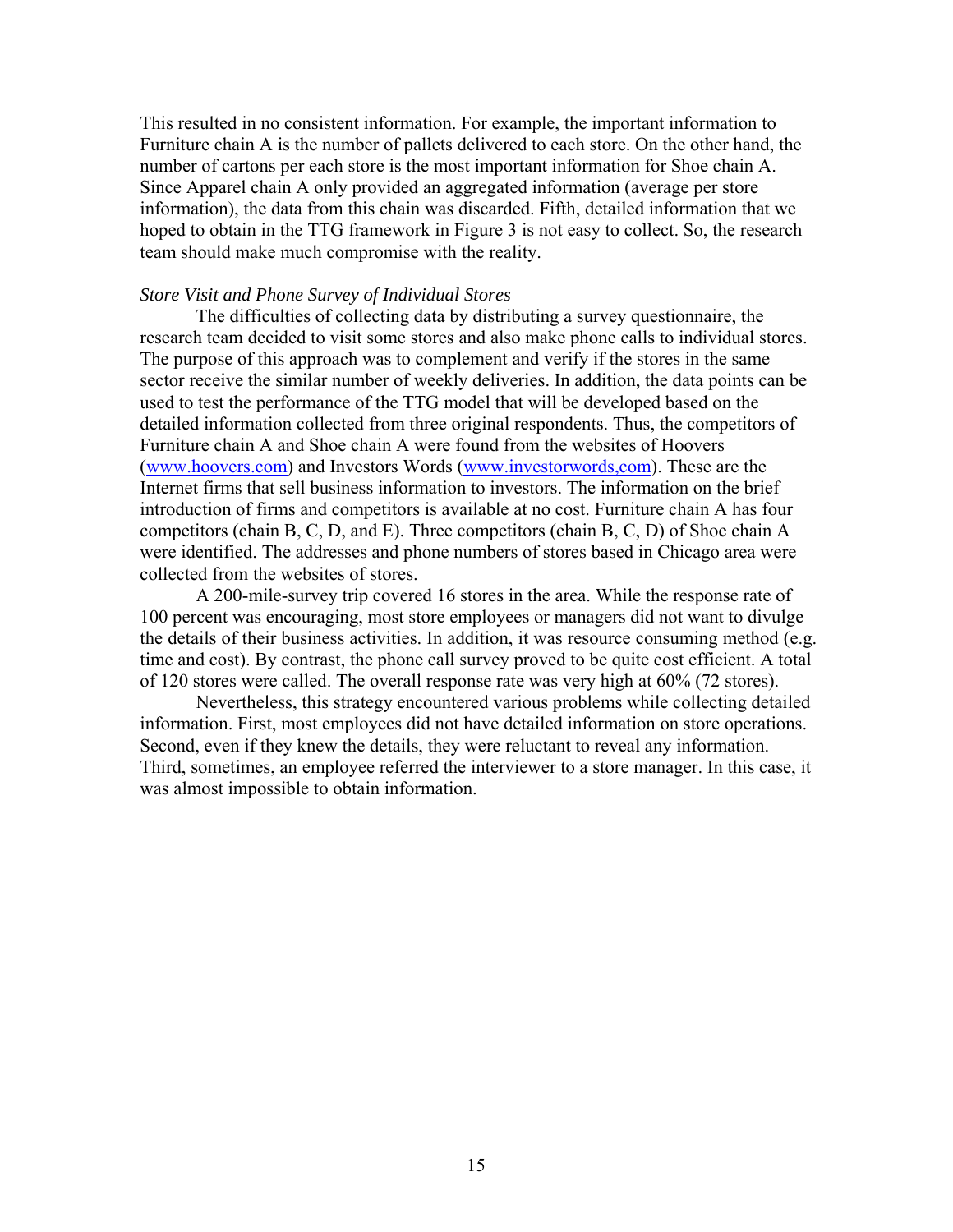| Strategy               | Chains      | $SIC^*$          | Response<br>Rate | Numer of<br><b>Stores</b> | Advantage                  | Disadvantage                |
|------------------------|-------------|------------------|------------------|---------------------------|----------------------------|-----------------------------|
| <b>Distributing</b>    | Furniture A | $\frac{1}{5712}$ |                  | 76                        | * Detailed replenishment   | Extremely low response rate |
| Survey                 | Shoe A      | 5661             | 4% (3/75)        | 259                       | schedule with routing plan | * Time consuming            |
| Questionnaire          | Apparel A   | 5632             |                  | n/a                       |                            | * No consistent information |
| to Distribution        | Subtotal    |                  |                  | 335                       |                            |                             |
|                        |             |                  | 100%             |                           | * Cooperative              | * No detail information     |
|                        | Furniture B | 2511             | (4/4)            | 4                         |                            |                             |
|                        |             |                  | 100%             |                           |                            | * Time consuming            |
| <b>Visiting Stores</b> | Furniture C | 5719             | (6/6)            | 6                         |                            |                             |
|                        |             |                  | 110%             |                           |                            |                             |
|                        | Furniture D | 2512             | (6/6)            | 12                        |                            |                             |
|                        |             |                  | 100%             | 22                        |                            |                             |
|                        | Subtotal    |                  | (16/16)          |                           |                            |                             |
|                        |             |                  | 44.4%            |                           | * Somewhat responsive      | * No detail information     |
|                        | Furniture E | 5719             | (16/36)          | 16                        |                            |                             |
|                        |             |                  | 67.5%            |                           | * Low cost                 |                             |
| Phone Survey           | Shoe B      | 5661             | (27/40)          | 27                        |                            |                             |
| (Individual            |             |                  | 50%              |                           |                            |                             |
| Stores)                | Shoe C      | 5661             | (10/20)          | 10                        |                            |                             |
|                        |             |                  | 79.2%            |                           |                            |                             |
|                        | Shoe d      | 3149             | (19/24)          | 19                        |                            |                             |
|                        |             |                  | 60%              | 72                        |                            |                             |
|                        | Subtotal    |                  | (72/120)         |                           |                            |                             |
| <b>Total</b>           |             |                  |                  | 429                       |                            |                             |

**Table 1. Survey Result**

\* The definitions of 4-digit SIC

5712 - Furniture Stores

5719 - Micellaneous Home Furnishings Stores

2511 - Wood Househod Furniture, except upholstered

2512 - Wood Household Furniture, upholster

5661 - Shoe Stores

3149 - Footwear, Except Rubber, Not Elsewhere Classified

# **SURVEY RESULT: FINDINGS**

This section discusses the findings from the preliminary analysis of the surveyed data. Although the number of retail chains in the sample is below the research team's expectation, it is possible to make several insightful observations that would be the foundation for further research.

*First, all surveyed retailers have highly standardized routing schedule all the year round, supporting a basic assumption of this study, "strategic and operational decisions of individual business activities in a supply chain are closely related to TTG."* In Table 2, except for Furniture chains A and E, other seven chains have the same number of deliveries throughout the year. On the other hand, with Furniture chains A and E, some stores receive only one delivery per week while others receive two deliveries per week. Such standardization can be possible by consolidating and distributing all items in a company owned DC, which is similar to the system depicted in Figure 2.

*Second, the size of store and the number of employment may not explain the TTG of the furniture stores.* Except for Furniture chain A, all the furniture chains in the data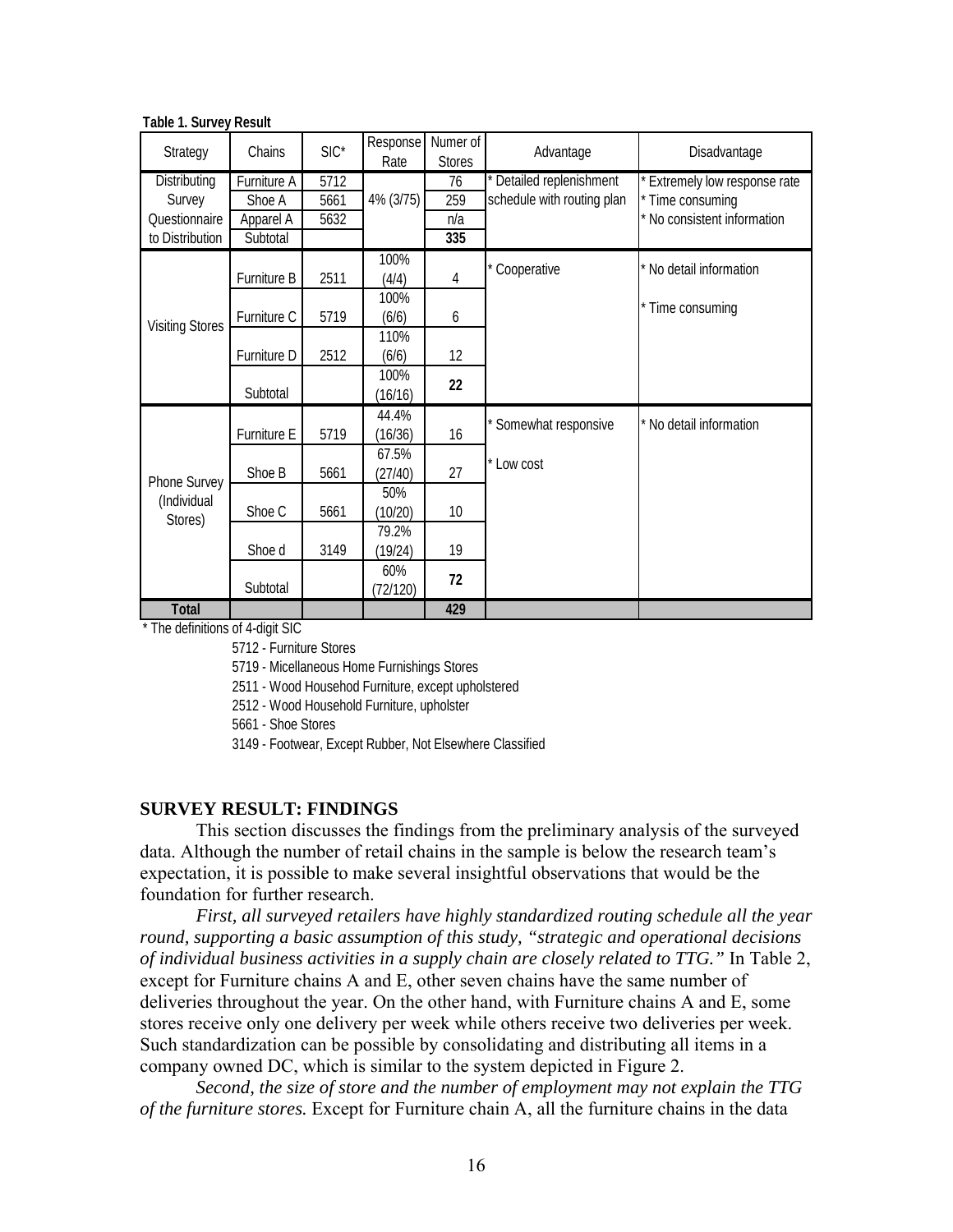set do not deliver furniture to their store for customer pickup. Customer deliveries are made directly from their DCs to the customers. In this way, the stores can minimize the inventory. In addition, they can reduce the number of deliveries to the store, and also keep the personnel and space small enough for showroom purposes. For example, the DC of Furniture chain D that covers 13 stores delivers 1200-1400 items every week to customers.

*Third, standard industrial classification (SIC) number is not a reliable scheme to categorize the businesses, which makes it difficult to estimate TTG by industry.* Especially, this is the case in furniture stores (Table 2). Only two of five stores are reported as competitors have the same 4-digit SIC numbers. Moreover, Shoe chain D is assigned to SIC 3149, which is a subcategory for manufacturers.

|          | Chains                    | Number of Deliveries | <b>Truck Types</b> | Coverage per routing | <b>SIC</b> |
|----------|---------------------------|----------------------|--------------------|----------------------|------------|
|          | $\boldsymbol{\mathsf{A}}$ | 1 or 2               | Semi               | 2-4 stores           | 5712       |
|          | В                         |                      | Semi               | n/a                  | 2511       |
| Funiture |                           | 5                    | <b>UPS</b>         | n/a                  | 5719       |
|          |                           |                      | Semi               | n/a                  | 2512       |
|          | F                         | 1 or 2               | Semi               | n/a                  | 5719       |
|          |                           |                      | Semi               | 3-5 stores           | 5611       |
| Shoe     | B                         |                      | Semi               | n/a                  | 5611       |
|          |                           |                      | Semi               | n/a                  | 5611       |
|          |                           |                      | Semi               | n/a                  | 3149       |

**Table 2. The Number of Weely Deliveries per Store**

*Fourth, the effects of the shift from push to pull-logistics are found in Furniture chain C*. As seen in Table 2, all stores of this chain receive daily parcel shipments between Monday and Friday. We were informed that the chain C recently changed from the previous replenishment schedule of two weekly shipments by semi-tractor trailers. The purpose of the change is to quickly respond to a changing consumer demand.

*Fifth, the variation across the stores in the same chain looks similar, which may implies the standardized routing and replenishment plan.* The variation of the number of cartons delivered to Shoe chain A is large (Table 3). However, the second and third columns of Table 3 indicate that the variation is reduced when only old stores are considered. Figure 4 clearly displays such variations by stores. New stores (black dots) are divided into two extremes. However, old stores (red color) are within certain range with the existence of outliers.

*Sixth, the seasonal variation of the number of cartons is observed*. As shown in Figure 4, the seasonality of the number of cartons is observed. It seems that this chain has three high demand seasons: Spring back-to-school, Summer back-to-school, and Christmas. This figure raises one question*: how does the chain manage to operate with once-a-week delivery, despite the seasonal variation in the sales?* This question should be answered in the future research.

|              | all stores | Old        | New             |
|--------------|------------|------------|-----------------|
| Number       | 259        | 227<br>.د∠ | 22 <sub>1</sub> |
| Mean         | 285.96     | 283.95     | .26<br>າາາ      |
| ິດ ກ<br>ש.ט. | 116.95     | 98.37      | 289.09          |

**Table 3. Summary Statistics for Shoe A**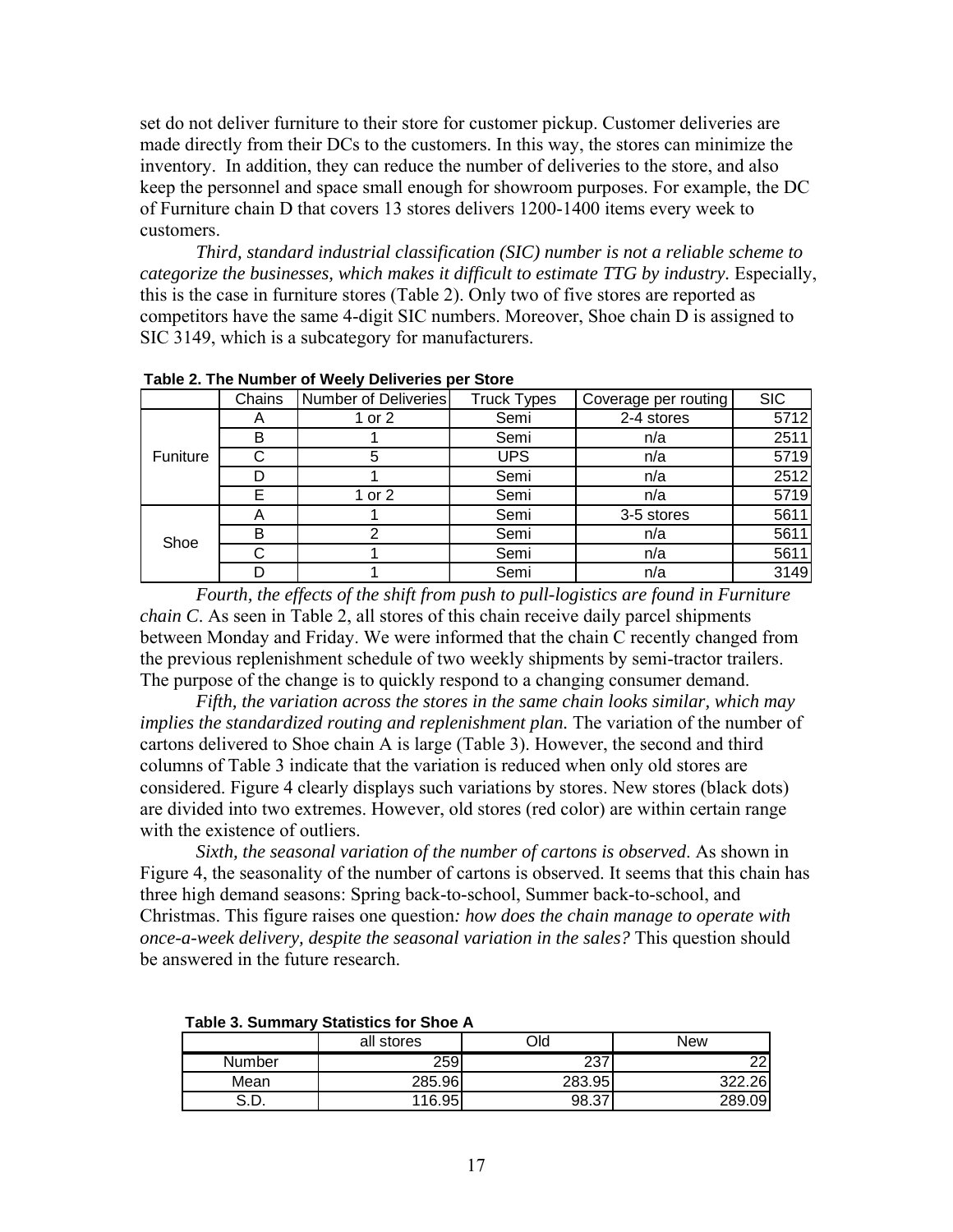

*Seventh, the location/site characteristics or store types may explain the pattern of truck trips.* The data from Furniture chain A provides another interesting insight into delivery patterns, which is shown in Table 4. Stores are classified into three types by location characteristics – mall based stores, off-mall based stores, and outlet stores. As such, stores are divided into three classifications depending on the type of items sold – conventional, "combo," and outlet. The conventional stores deal with furniture for adults. The combo stores sell furniture for both adults and kids. Outlets sell out-of-dated items at the discounted prices. The trend for this chain is that the stores are moving to "off-mall" (e.g. strip mall) locations because of the convenient truck access to the store and spacious floor space that allows for attractive displays that are more attractive to customers (relative to the mall based stores). In addition, the newest stores are all "combo" stores. The importance of location and store characteristics stems from the observation that the number of delivery and the number of pallets per delivery seem to have some association with those characteristics.

In the same table, fifty one stores receive one delivery per week and 18 stores receive two deliveries per week. The stores receiving weekly delivery have more pallets per delivery than the stores receiving two-per-week deliveries. Newer off-mall stores and combo stores tend to receive two deliveries per week. This may be related to the size of the store. As mentioned previously, the off-mall stores tend to be larger that the mall stores. We were informed that the off-mall stores generally have higher sales volumes than the mall stores. Most mall based stores or conventional type of stores receive one delivery per week, supporting the trend toward off-mall base bigger stores, again.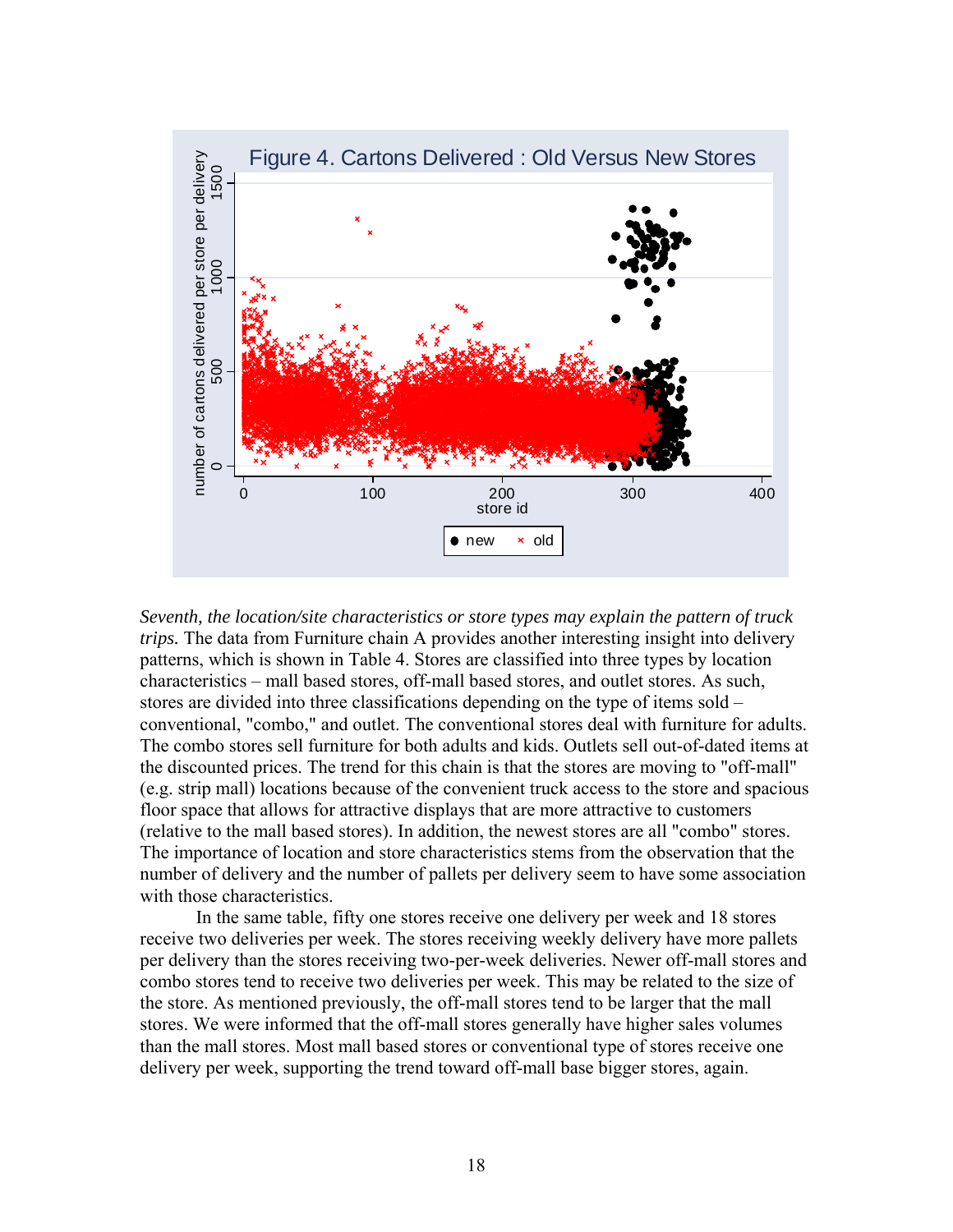*Eighth, socio-economic characteristics may explain the differences in delivery patterns of Furniture chain A.* Figure 5 divides the sample into the stores in Illinois and other states. Interestingly, more stores in Illinois received deliveries twice a week, while the majority of stores in other states had one delivery per week. As a populated state with the third largest city in the United States, Chicago – in terms of population, there is a bigger demand base. The analysis of the delivery pattern as a function of various socio economic variables may yield an interesting result.

| By Location Characteristics |                 |       |      |                 |              |      |                |        |                  |
|-----------------------------|-----------------|-------|------|-----------------|--------------|------|----------------|--------|------------------|
|                             |                 | Mall  |      |                 | Off-mall     |      |                | Outlet |                  |
| Delivery/<br>Week           | N               | Mean  | S.D. | N               | Mean         | S.D. | N              | Mean   | S.D.             |
|                             | $\overline{28}$ | 8.71  | 1.96 | 15              | 9.47         | 2.64 | 8              | 11.88  | $\overline{2.7}$ |
| 2                           | 61              | 8.33  | 1.86 | 10 <sup>1</sup> | 7.2          | 3.8  | $\overline{2}$ | 9.5    | 0.71             |
|                             |                 |       | 1.92 | 25              | 8.56         | 3.28 | 10             | 11.4   | 2.59             |
| Total                       | 34              | 8.65  |      |                 |              |      |                |        |                  |
| By Store Characteristics    |                 | Combo |      |                 | Conventional |      |                | Outlet |                  |
| Delivery/<br>Week           | N               | Mean  | S.D. | N               | Mean         | S.D. | N              | Mean   | S.D.             |
|                             |                 | 7     | n/a  | 42              | 9.02         | 2.23 | 8              | 11.88  | 2.7              |
| $\mathfrak{p}$              | 9               | 6     | 1.73 | 7               | 7.2          | 3.5  | 2              | 9.5    | 0.71             |

# **Table 4. Delivery Patterns by**

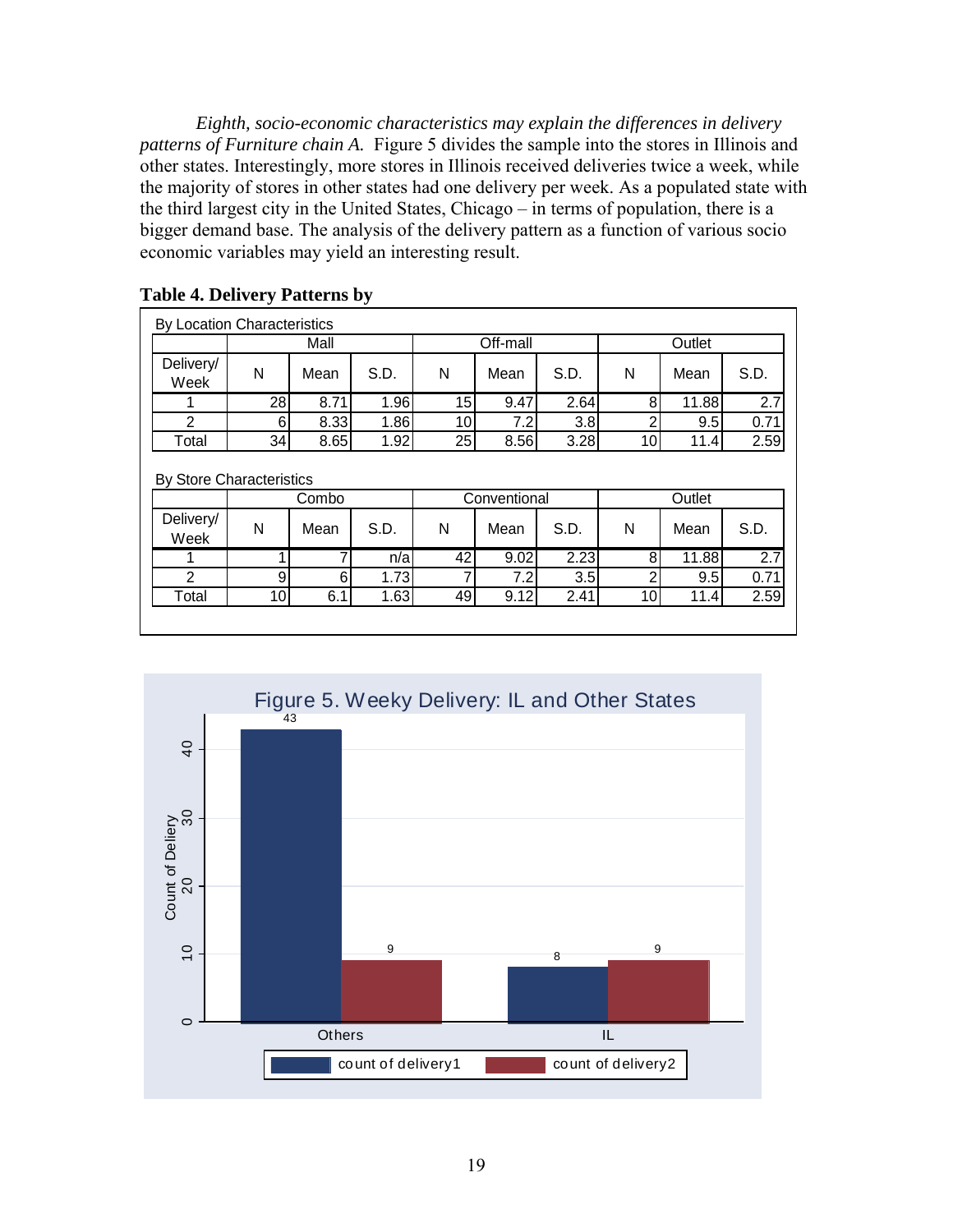# **IMPLICATIONS FOR FURTHER STUDY**

So far, some comparisons based on the visual inspection and simple descriptive statistics have been conducted. Although a more in-depth analysis should be made, the qualitative observations discussed in the previous section should play important roles in designing future studies. The most important preliminary findings of this study is: *"Although consumer demand (as sales volume), and socio-economic characteristics (consumer base) are probably important factors of deciding the number of items to retail stores, the businesses in the sample manage to keep regular replenishment schedule all the year round."* In this sense, the paper produces several recommendations and expectations for the next stage of the study.

(1) The study should recognize the direct impacts of businesses' decision-making on the demand for truck trips. In theory, consistent relationships between truck trips and business specific decision variables can be identified because each business tries to optimize cost and revenue, and businesses in a similar group should have similar patterns of trip generation.

(2) The variables identified in the future study can be used for developing a better TTG model in the public sector.

(3) Trip generation should be measured at a disaggregate level and then aggregated to a larger level (Kanafani, 1983). The availability of a proper methodology at the disaggregate level will be a valuable input for developing a regional truck travel model.

(4) The direct estimation of TTG at a disaggregate level based on business-specific variables by firms provides substantial information for policy decision-making regarding infrastructure improvements and site impact analyses.

(5) Long term impacts associated with the new trends, such as City Logistics, E-Commerce and the just-in-time logistics system, maybe understood from an in-depth research. For example, in the long run, small package delivery directly to a household from the DC may increase in response to the increase of the use of e-commerce.

(6) Since this study provides an understanding of an individual firm behavior and its relationships to TTG, it provides valuable information that fills the knowledge gap between the public and private sectors.

#### **CONCLUSION**

In this paper, the problems associated with the existing models of TTG were reviewed. Also, a new framework of TTG analysis has been proposed on the basis of the findings from an extensive literature review and a set of preliminary interviews with the experts in logistics and supply chain management. The findings from the survey seem to provide some indication that the assumption of the study on the firm behavior is a critical factor. In addition, the findings suggest that the independent variables used in past studies may not be appropriate for the disaggregate level of TTG.

Despite these findings, the several difficulties remain as barriers.

The first and foremost issue with TTG is data availability. In most cases, private businesses consider the information related to the business activities proprietary. It is a good strategy for a researcher to emphasize to the participants the tangible benefits that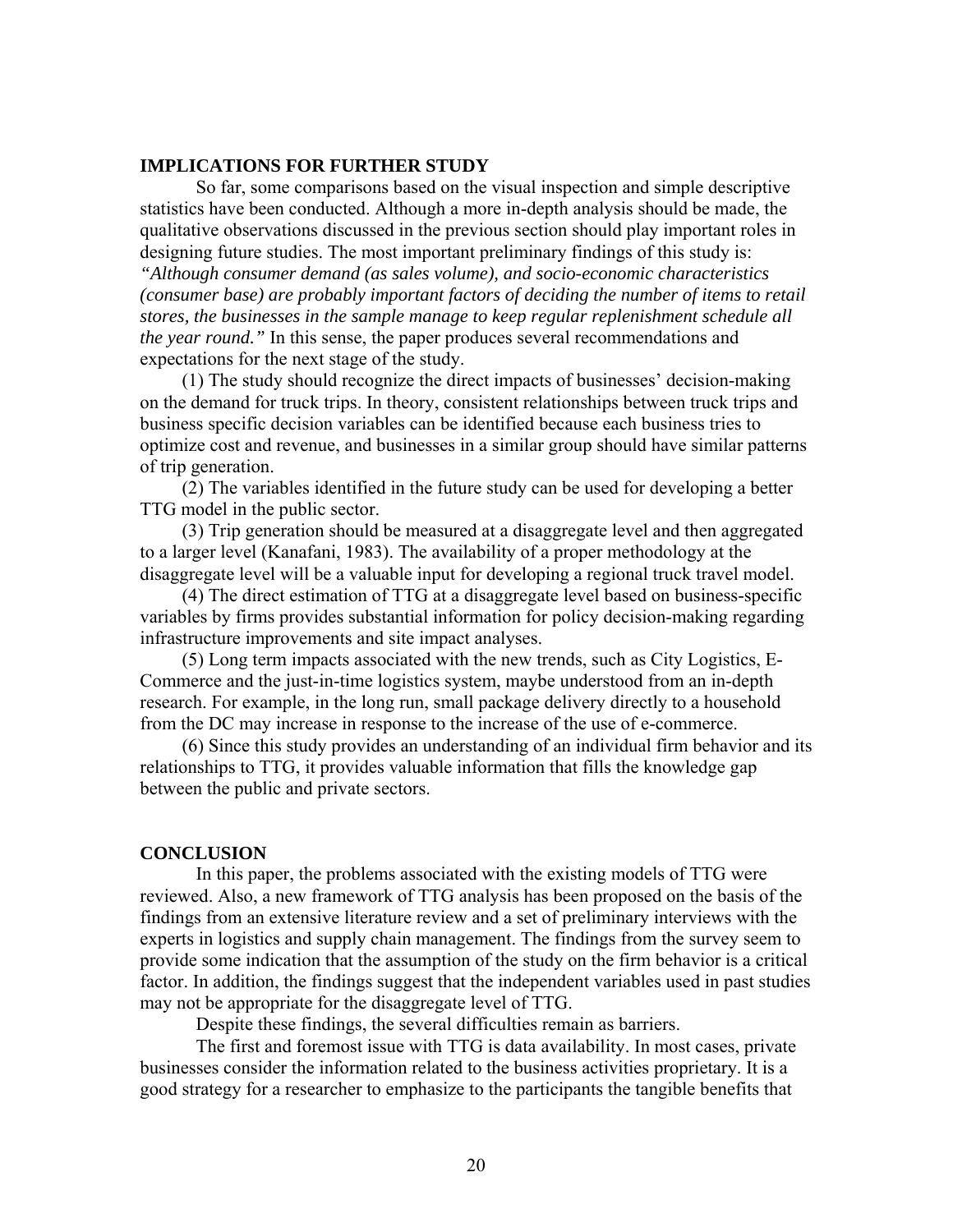can be generated from the outcome of the study. However, it is not an easy task to provide concrete examples of advantages to entice the businesses to participate.

The second issue involves the types of independent variables. For a more comprehensive study of TTG and to find a more reliable variable, a researcher should not limit the number of independent variables. By examining different types of independent variables, it may be possible to find adequate variables for different sectors of industry.

The third issue is the selection of the businesses to be included in the study. The study should begin with the businesses with a relatively simple supply chain between DCs and retail stores, while excluding the businesses with complicated supply chains, because the calibration of the model may not be computationally reasonable. For example, Shoe chain A has only one DC in the Midwest region that serves all the retail stores (over 250) in the U.S. Shoe chain B has two DCs in the West and Midwest, respectively, that serve the entire mainland U.S. Such businesses will be good starting points to build a pilot study that will be the basis for a more sophisticated model with more complex supply chains.

# *ACKNOWLEDGEMENT:*

*This research is supported by the Midwest Region University Transportation Center at the University of Wisconsin, Madison.*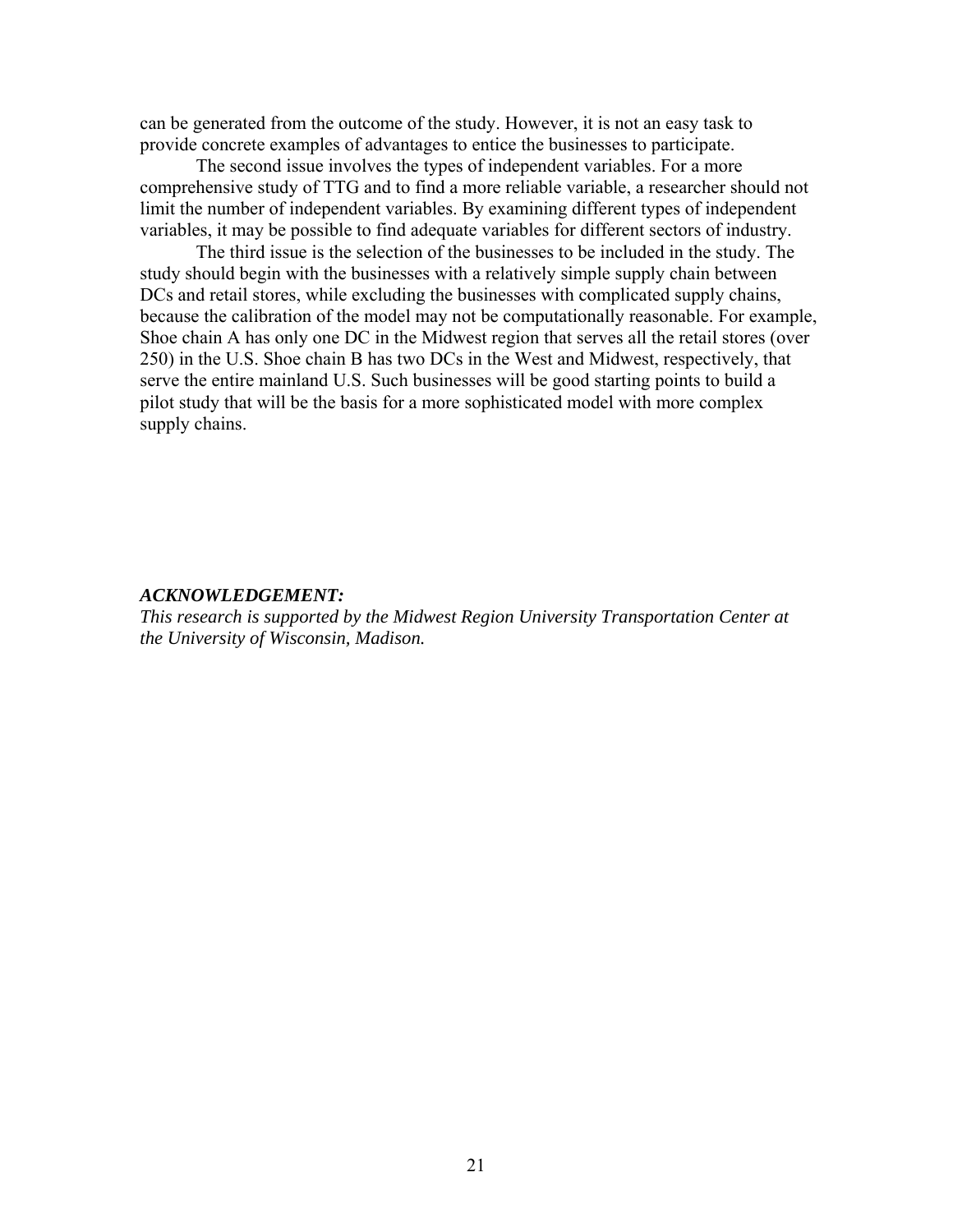#### **REFERENCE:**

- Al-Deek, H.M., Johnson, G., Mohamed, A. and El-Maghraby, A. 2000. Truck Trip Generation Models for Seaports with Container and Trailer Operation. *Transportation Research Record* 1719: 1-9.
- Boerkamps, J.H.K., van Binsbergen, A.J. and Bovy, P.H.L. 2000. Modeling Behavioral Aspects of Urban Freight Movement in Supply Chains. *Transportation Research Record* 1725: 17-25.
- Brogan, J.D. 1979. Development of Truck Trip-Generation Rates by Generalized-Land Use Categories. *Transportation Research Record* 716: 38-43.
- Brogan, J.D. 1980. Improving Truck Trip-Generation Techniques through Trip-End Stratification. *Transportation Research Record* 771: 1-6.
- Cambridge Systematics, Inc. 1996. *Quick Response Freight Manual*. [<http://tmip.fhwa.dot.gov/clearinghouse/docs/quick](http://tmip.fhwa.dot.gov/clearinghouse/docs/quick)> (2004, March 3).
- Federal Highway Administration. 2002, October. Freight Analysis Framework. *Freight News*.
- Federal Highway Administration, *FAF State to State Commodity Flow Database*. [http://www.ops.fhwa.dot.gov/freight/freight\\_analysis/faf/fafstate2state.htm \(2003](http://www.ops.fhwa.dot.gov/freight/freight_analysis/faf/fafstate2state.htm (2003), February 25).
- Federal Highway Administration. *The Freight Story*. [<www.ops.fhwa.dot.gov/freight/publications/freight%20story/freight.pdf>](http://www.ops.fhwa.dot.gov/freight/publications/freight story/freight.pdf) (2004, February 12).
- Fisher, M.J. and Han, M. 2001 *Truck Trip Generation Data (NCHRP Report 298)*. Washington, D.C: TRB, National Research Council.
- Gaither, N. and Frazier, G. 1999. *Production and Operations Management. Eighth Edition*. Cincinnati, OH.: South-Western College Publishing.
- Garrido, R.A. 2001, August. *Insights on Freight and Commercial Vehicle Data Needs*. Paper presented at International Conference on Transport Survey Quality and Innovation, Kruger National Park, South Africa. [<http://www.its.usyd.edu.au/conferences/international\\_conference\\_on\\_transport\\_survey\\_](http://www.its.usyd.edu.au/conferences/international_conference_on_transport_survey_quality_and_innovation (new)/workshop_papers.htm) quality and innovation%20(new)/workshop\_papers.htm> (2004, April 14).
- Holguín-Veras, J. and Lόpez-Genao, Y. 2002. Truck Trip Generation at Container Terminals: Results from a Nationwide Survey. *Transportation Research Record* 1790: 89-96.
- Iding, M.H.E., W. J. Meester, and L.A. Tavasszy. 2002. *Freight Trip Generation by Firms*. Paper presented at the 42<sup>nd</sup> European Congress of the Regional Science Association. Dortmund, Germany.
- Kanafani, A. 1983. *Transportation Demand Analysis.* New York: McGraw-Hill Book Company.
- Klodzinski, J. and Al-Deek, H.M. 2003. Transferability of an Intermodal Freight Transportation Forecasting Model to Major Florida Seaports. *Transportation Research Record* 1820: 36- 45.
- List, G.F. and Turnquist, M.A. 1983. Estimating Truck Travel Patterns in Urban Areas. *Transportation Research Record* 1430: 1-9.
- Mentzer, J.T., DeWitt, W., Keebler, J.S., Min, S., Nix, N.W., Smith, C.D. and Zacharia, Z.G. 2001. Defining Supply Chain Management. *Journal of Business Logistics*, 22 (2): 1-25.
- Nagurney, A., Dong, J., and Zhang, D. 2002. A Supply Chain Network Equilibrium Model. *Transportation Research, Part E.* 38: 281-303.
- Pendyala, R.M., Shankar, V.N. and McCullough, R.G. 2000. Freight Travel Demand Modeling: Synthesis of Approaches and Development of a Framework. *Transportation Research Record* 1725: 9-16.
- Slavin, H.L. 1974. Demand for Urban Goods Vehicle Trips. *Transportation Research Record* 591: 32-37.
- Suarez-Villa, L. 2003. The E-economy and the Rise of Technocapitalism: Networks, Firms, and Transportation. *Growth and Change.* 34 (4): 390-414.